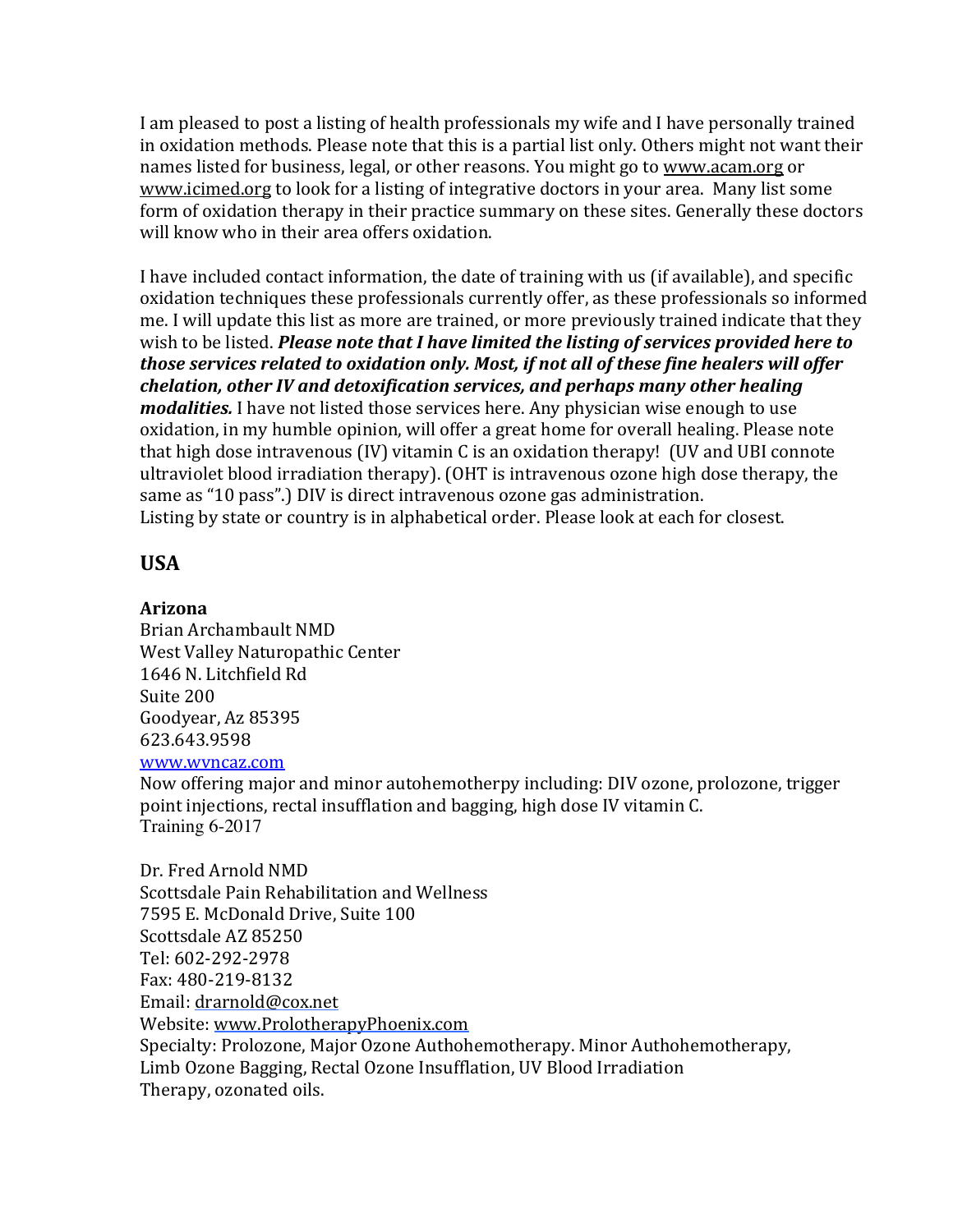Amber Belt, ND/NMD Flagstaff Clinic of Naturopathic Medicine 809 N Humphreys Flagstaff, AZ 86001 Phone: (928)774-1770 Website: http://www.flagstaffnaturalhealth.com/

Specialties: Hyperbaric ozone treatments (including 10 pass), major and minor autohemotherapy (ozone), ultraviolet blood irradiation, high dose IV Vitamin C, IV hydrogen peroxide, prolozone, limb ozone bagging, ozone insufflation.

Eric Johnson, NMD Aurora Naturopathic Physicians Group 3651 E Baseline Road Suite E121 Gilbert, AZ 85234

Phone: 480-719-5119

www.auroranaturalmedicine.com

Oxidative therapies: major and minor ozone autohemotherapy, prolozone injection therapy, ozone limb bagging, ozonated oils, hydrogen peroxide IV therapy  $\&$  high dose IV vitamin C therapy

Jeremy E. Kaslow, MD, FACP, FACAAI 720 North Tustin AVE #104 Santa Ana, CA 92705 714-565-1032 Website: www.drkaslow.com

Specialties: prolozone, neural therapies and biopuncture, rectal and ear insufflation, MAHT, UBI, Hyperbaric Multi-Pass Ozone, DIV per Robins, IV ascorbic acid, lipoic acid, glutathione, alkalization, and microdose therapies.

Dr. Robert G. Milisen, NMD Toxigone **641 Division St.** Prescott, AZ 86301 Tel: 928-772-2600 Fax: 928-445-0775 Email: info@toxigone.com Website: www.toxigone.com Oxidative Therapies:: Prolozone, Major and Minor Ozone Auto-hemotherapy, Rectal Ozone, Multi Pass Ozone IV's, IV Vitamin C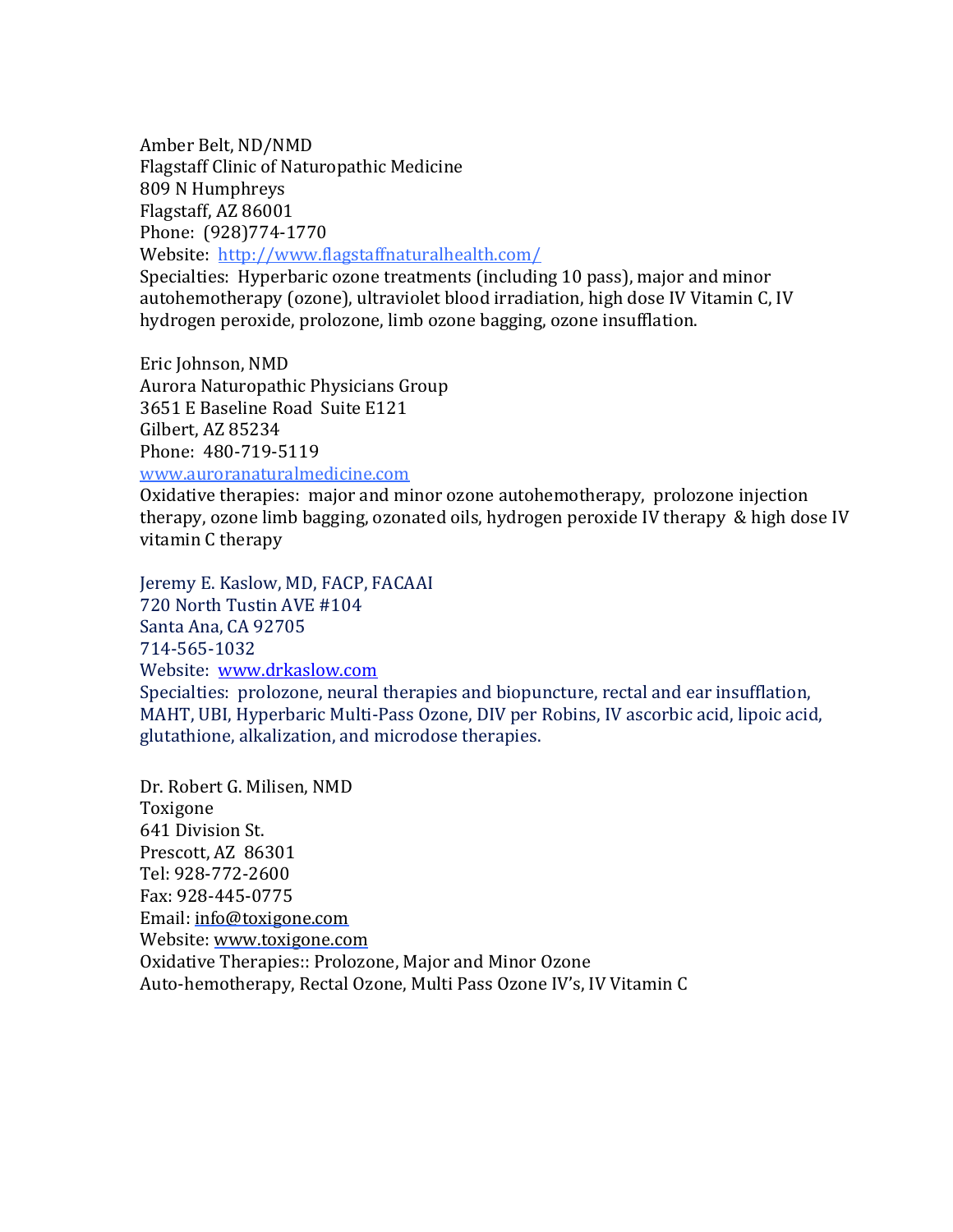Dr. Katka Novakova, MD (Europe), ND 29850 N. Tatum Blvd, Suite 114 Phoenix, AZ 85331 Phone**:** 480-524-4304 Web: www.drkatka.com Email**:** drkatka@drkatka.com

Specialties: 10 pass High Ozone/Oxygen Therapy, Ozone major and minor (autohemotherapy); Ozone insufflations; Prolozone; Hydrogen peroxide IV and High Vitamin C<sub>IV</sub>.

David C Rupley, Jr, MD(H) Coyote Healing Center 700 N Country Club Road Suite 120 Tucson, AZ 85716 520-722-9787 www.coyotehealingcenter.com www.PulseAdvancedMedicine.com Ozone, major autohemotherapy, Minor autohemotherapy, Ultraviolet blood therapy, UBI, Hydrogen peroxide, IV Hydrogen peroxide, vaginal and rectal insufflation, ozone cupping and bagging, IV vitamin C, Ozonated oils

### **California**

Dr. Kimberly Caldwell Natures Gate Dentistry 435 N Bedford Dr Ste #215 Beverly Hills CA 90210 Phone 424 280 9662 Fax 310 861 0645

Fen-Hui Chen DDS, FAGD, FICOI IABDM Board Certified Biological Dentist La Jolla Center for Holistic Dentist 4510 Executive Drive #101 San Diego, CA 92121 858 459 5445 (O) www.HolisticDentistCare.com Major autohemotherapy, ultraviolet blood irradiation, Ozone therapy for decay, gum

infection, jaw bone infection (cavitation), root canal infection. preventing from root canal treatment with ozone therapy.

Training: May, 2013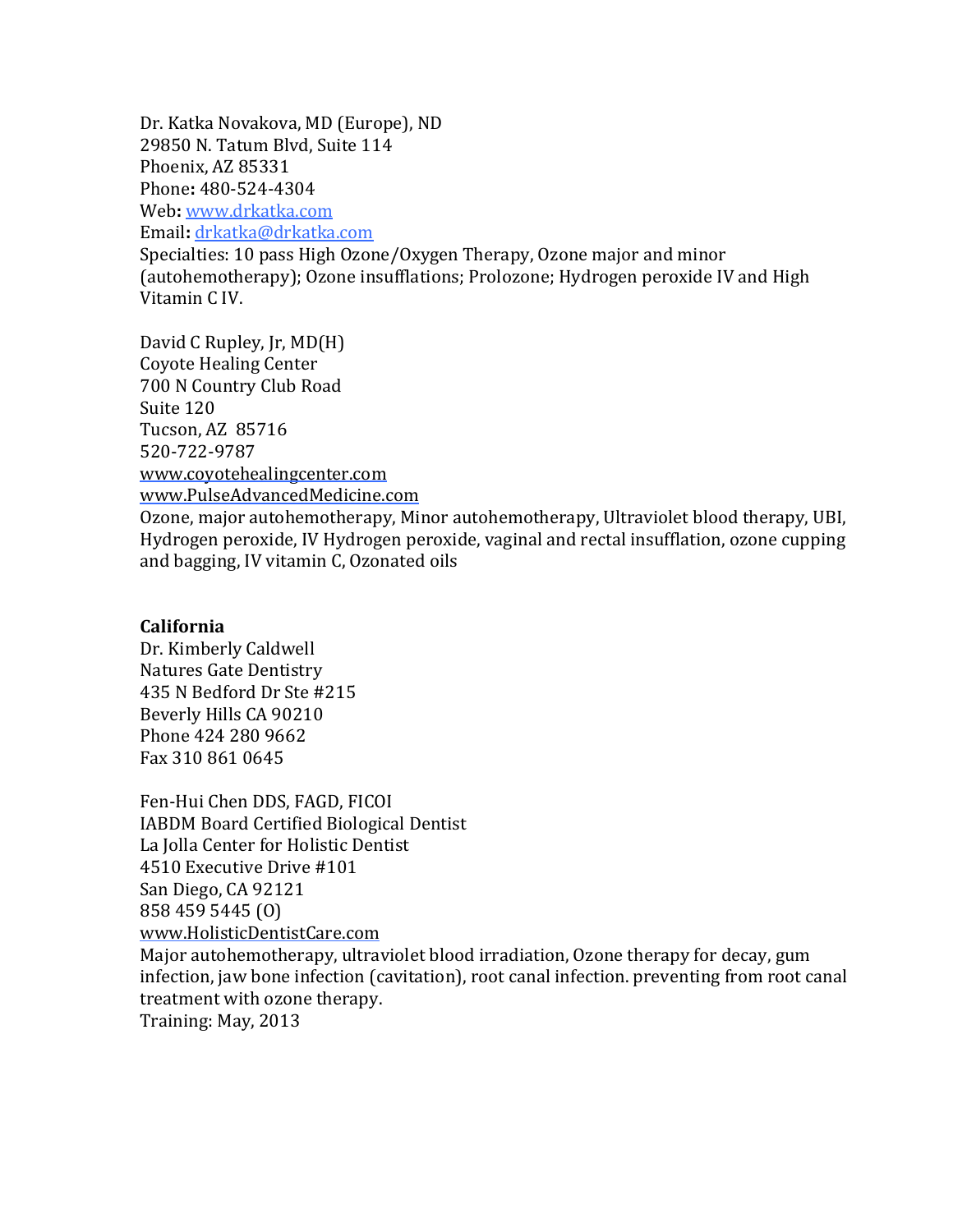Boyer B. Cole, N.M.D. 25A San Anselmo Ave. San Anselmo, CA 94960 (415) 721-7453 www.drboyercole.com drboyercole@gmail.com Minor Ozone Autohemotherapy and Prolozone Injections Training, August 2013

Ron Derheim student ND Redondo Beach Ca Phone (310) ph-boost 742-6678 email ronderheim@yahoo.com Ozone sauna, Bagging,

Dawn DeSylvia, MD Whole Life Healthcare 9736 Venice Blvd. Culver City, CA 90232 Website: drdesylvia.com Office Tel: 424-268-8338 Email: drdesylvia@drdesylvia.com Services Include: Oxidative Therapies (Major and Minor Autohemotherapy, Vaginal, Rectal and Ear Insuflation), Prolozone, UBI,

Shivinder S. Deol MD Diplomate, American Board of Anti-Aging & Regenerative Medicine Anti-Aging & Wellness Center 4000 Stockdale Hwy, Ste D, Bakersfield, CA 93309 o: 661-325-7452 f: 661-325-7456 support@antiagingwellnesscenter.com www.antiagingwellnesscenter.com Specialize in Ozone Minor & Major Autohemotherapy, Prolozone, IV Vitamin C, Hydrogen Peroxide, UVBI,

William Domb, DMD 190 N Mountain Ave Upland CA 91786 909 981 6400 Retired from clinical dental practice and devoting full time to teaching and research, primarily in ozone in medicine and dentistry; oral-systemic links; minimally invasive dentistry.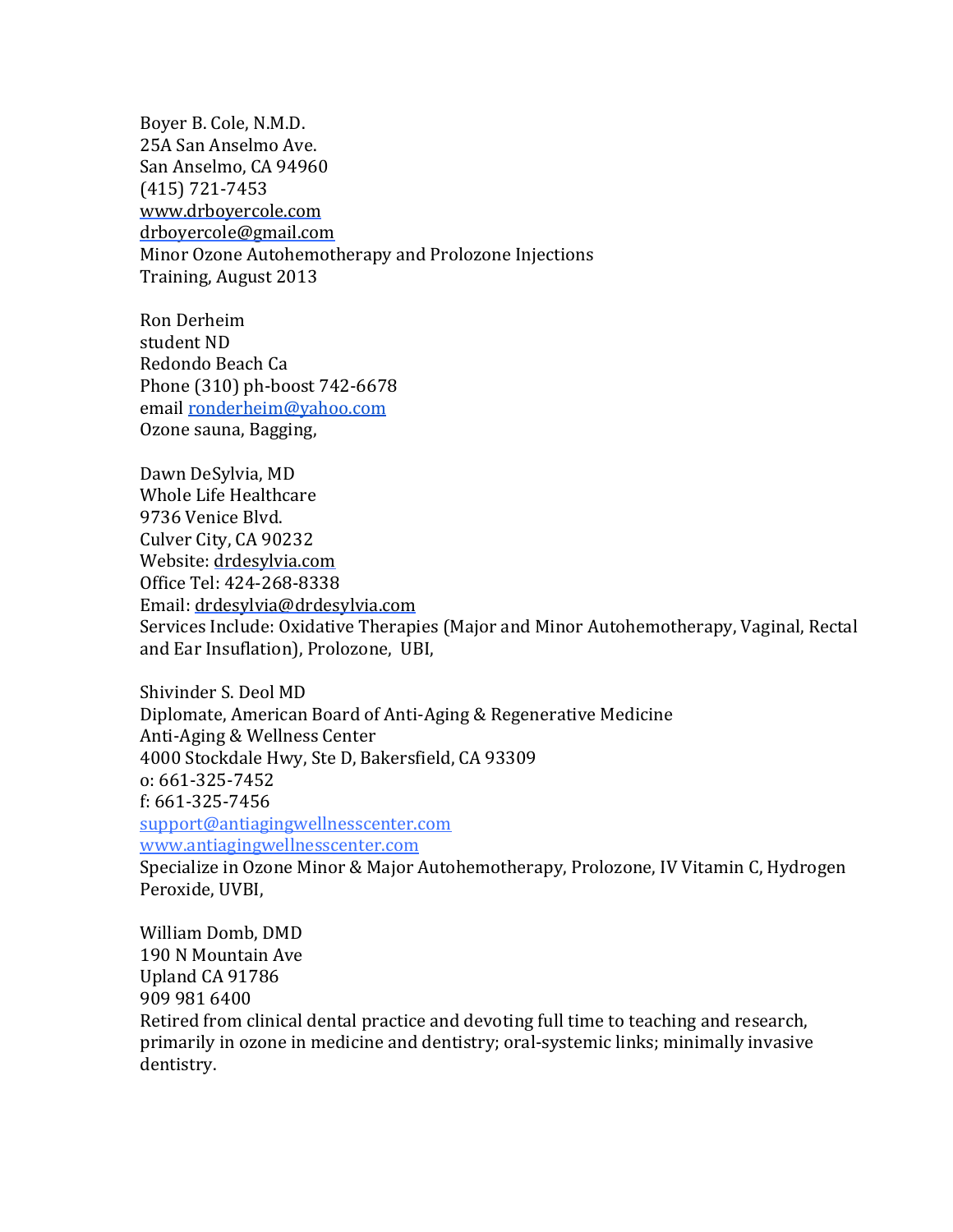Daniel J. Dunphy, PA-C, ND Regenesis Medical Group 595 Buckingham Way, Suite 343 San Francisco, California 94132 415 971-3733 www.regenesismedicine.com Major Autohemotherapy, UV therapies, Prolozone, Oxidation therapies

Ahvie Herskowitz, MD Anatara Medicine 1700 California Street; Suite 520 San Francisco, CA 94109 415-345-0099 www.anataramedicine.com Major/Minor Ozone Autohemotherapy, Prolozone Injections, Ultraviolet Blood Therapy (UBI), Rectal/vaginal Insufflation, IV Hydrogen Peroxide Trained 2012 with one additional workshop

Karima Hirani MD, MPH Hirani Wellness Medical Center 9736 Venice bl, Culver City, CA 90232 310-559-6634 Oxidative therapies: Major Ozone IV, Rectal, Vaginal, Ear insufflation, Minor Autohemolytic therapy, Prolozone injections, UBI; High dose Vitamin C drips

Howard Liebowitz,MD,FACEP Director, Liebowitz Longevity Medicine 1513 - 6th Street Suite 202, Santa Monica, CA 90401 Liebowitzlongevity.com Office: 310.393.2333 Toll Free:877.397.4953 Fax: 310.393.8899 Hyperbaric Ozone Therapy, Major Auto Hemotherapy, High dose Vitamin C,

Tamara T. Kurmanalieva, MD, ABAARM, FAARFM Tumesh for Optimal Health 4920 Barranca Parkway, Suite D Irvine, CA 92604  $(949)$  387-8422 - Tel  $(949)$  387-8423 - Fax www.tumesh.com All ozone autohemotherapy services and prolozone, UBI Training: 2011 with two additional workshops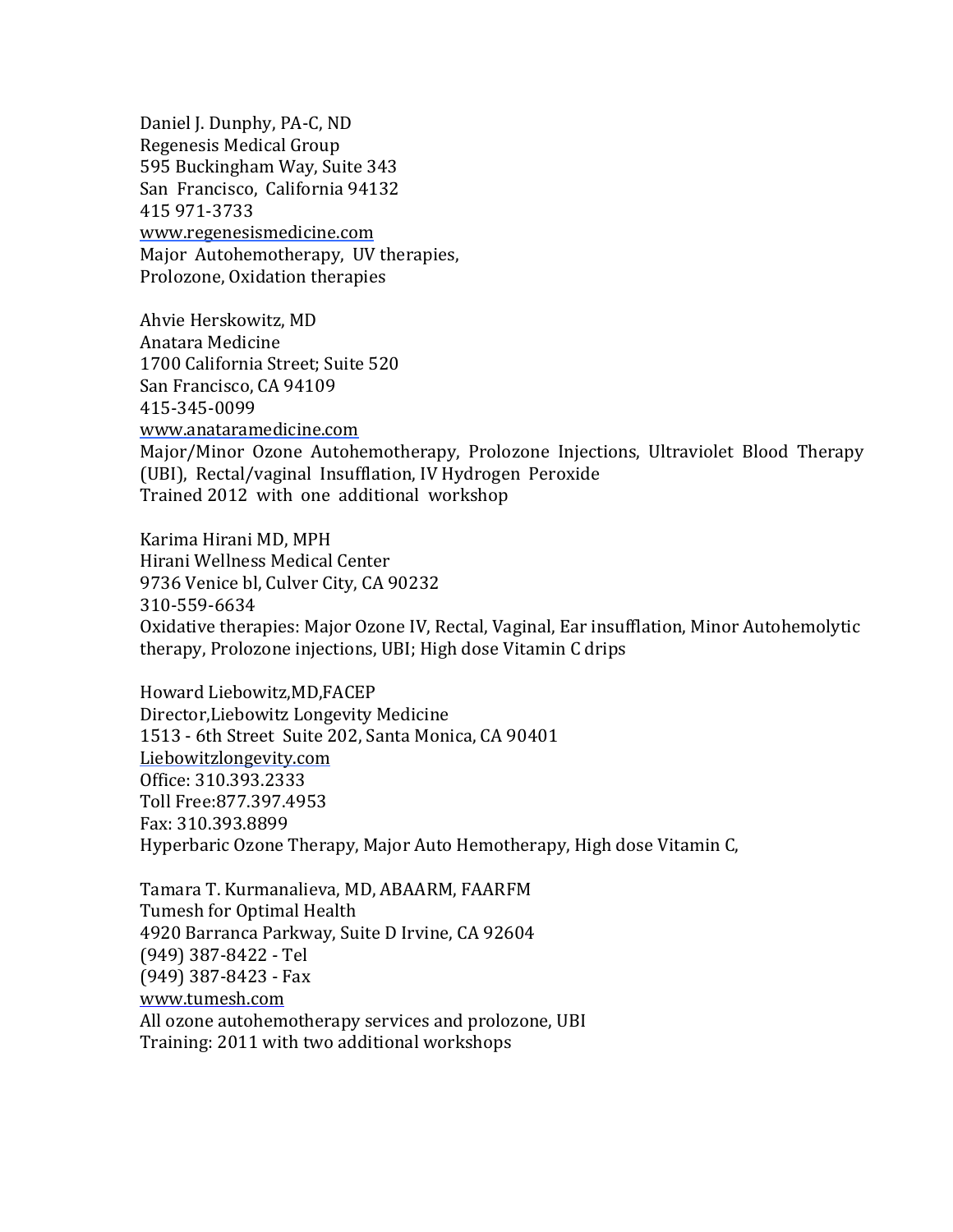Jorge Luis Moreno D.O. DrJinLA.com optimalwellnessdo@yahoo.com 420 N. Montebello Blvd Suite 300 Montebello, California 90640 323-726-6289

Nisim John M.D. Locations : San Diego, CA USA Playas de Tijuana, Mexico Bogota, Colombia Adress in USA 1286 University ave # 105 San Diego, CA 92103 Phone: (619) 316-6586 Trained with Dr. Rowen January 11, 2014

Yoshi Rahm, DO 3527 Ocean view Blvd Glendale, CA 91208 818-957-6909 www.DrYoshi.com Ozone, Minor autohemotherapy, IV Hydrogen peroxide, ozone insufflation, IV vitamin C, Ozonated oilsDr.

Bijan Pourat MD Cardiology and internal medicine, Antiaging medicine, Detoxification Hyperbaric ozone 125 north Robertson blv Beverly Hills 90211 310-200-0107 Pouratmd@att.net

L. Richard Shearer, M.D. 701 Pine Street Mt. Shasta, CA, 96067 530-926-6222 office@drshearer.com www.drshearer.com

Major and minor ozone autohemotherapy, multi-pass hyperbaric autohemotherapy, OHT, prolozone joint and soft tissue therapy, All oxidation therapies available including high dose IV vitamin C.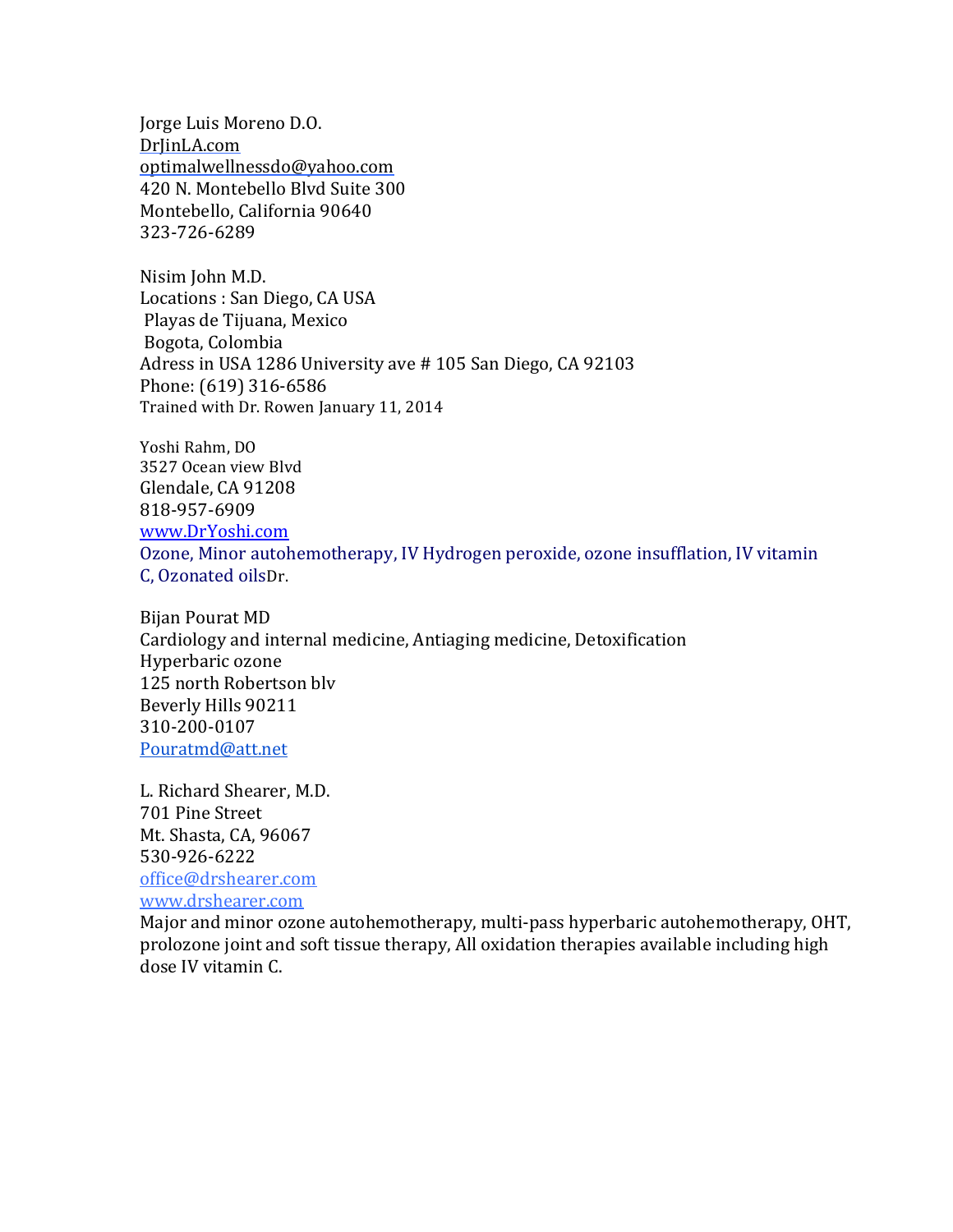Allan Sosin, MD Institute for Progressive Medicine 4 Hughes #175 Irvine, Ca 92618 (949) 600-5100

www.iprogressivemed.com

Major/Minor Ozone Autohemotherapy, Prolozone Injections, Ozonated Oils, Ear and Nose Ozone, Ultraviolet Blood Therapy, Rectal/Vaginal Insufflation, Bagging, Hydrogen Peroxide Therapies, Nutritional IV Therapies, PRP with Ozone Aesthetics. Dr. Lahodny's 10 Pass High Dose Ozone Therapy, Ozone Sauna

Dr Mary Ellen Shannon Center for New Medicine 6 Hughes street Irvine, California Specializing in Dr Lahodny 10 pass high dose ozone therapy

Terri Su, MD 2200 County Center Dr. Ste C Santa Rosa, CA 95403 707-578-7787

www.DrRowenDrSu.com

www.youtube.com/user/RobertRowenMD

Major and minor ozone autohemotherapy, prolozone joint and soft tissue therapy, ultraviolet blood irradiation therapy, rectal/vaginal insufflation, ozone colon hydrotherapy, bladder insufflation, ozone bagging, ozonized oils, high dose IV vitamin C, exercise with oxygen (EWOT), OHT, cosmetic ozone, Hocatt Ozone Sauna

All oxidation therapies available, having worked together with husband/teacher Robert Rowen, MD since 2000.

Juergen Winkler MD Quantum Functional Medicine 6120 Paseo del Norte Suite L 2 Carlsbad, California 92011 760 585-4616 Major autohemotherapy, ultraviolet blood irradiation Prolozone Training: June 2012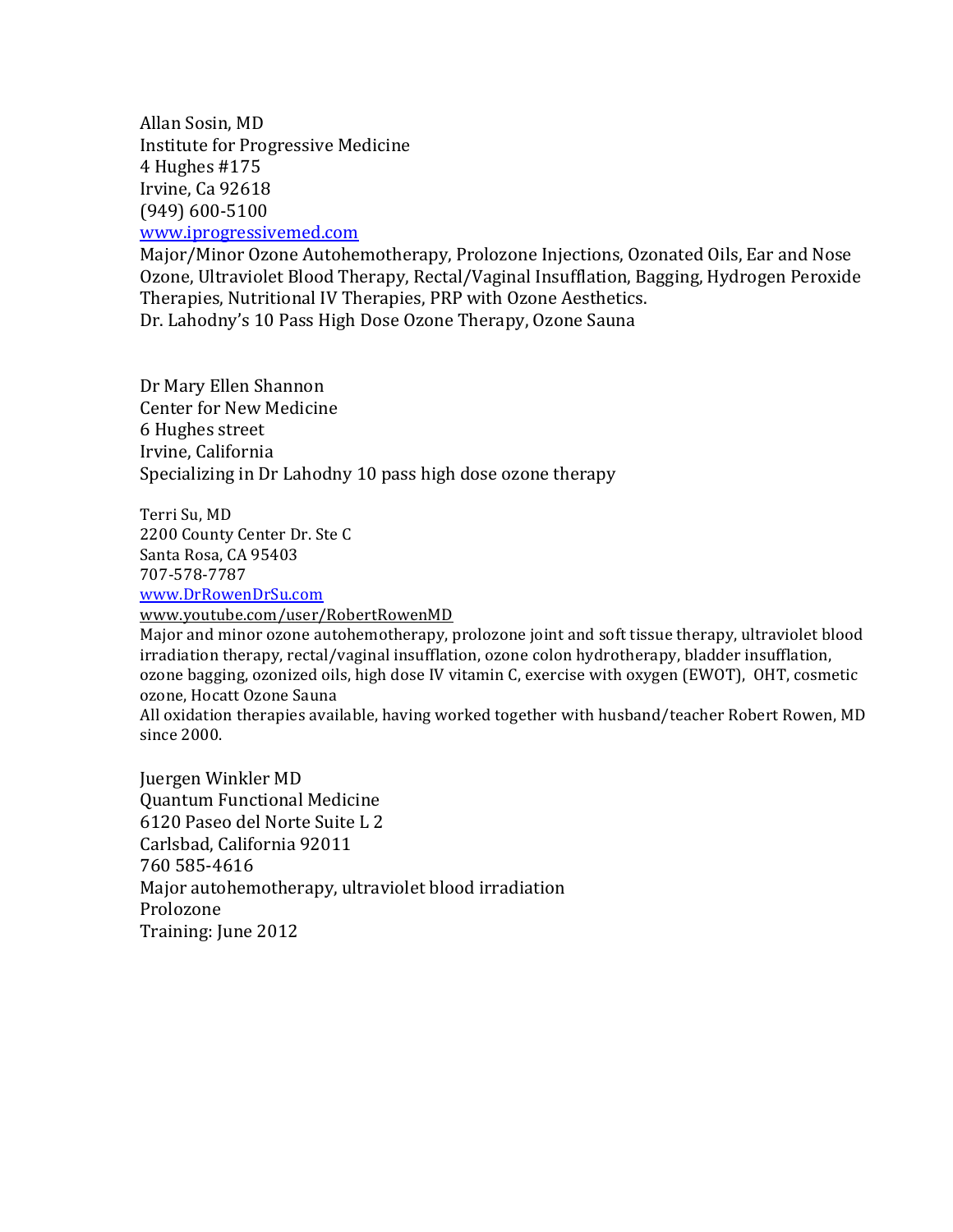### **Colorado**

Loretta Baca MD FACP Telluride satellite clinic Telluride Colorado 81435 308-534-6687 www.yourcenterfor health.com thecenterforhealth@gmail.com Ozone, major autohemotherapy, Minor autohemotherapy, Ultraviolet blood therapy, UBI, Hydrogen peroxide, IV Hydrogen peroxide, prolozone, vaginal and rectal insufflation, ozone and bagging, IV vitamin C, Ozonated oils, Exercise with oxygen

James Howton, D.O. Restore Health Center 3553 Clydesdale Parkway. Suite 210 Loveland, CO 80538 970-278-0900

### **www.RestoreHealthCenter.net**

Functional medicine clinic Among oxidative therapies offered: Ozone (in various forms), UBI, IV C.

### **Florida**

Mikhail Artamonov, MD, Licensed Physician-Acupuncturist www.MJAHealthCare.com // www.RegenerativeMedicineOfAmerica.com 210 Jupiter Lakes Boulevard, Building 5000 Suite 205, Jupiter, **Florida** 33458 High dose Ozone (Hyperbaric O2 with 10 pass ozone.); Standard IV Ozone (MAHT), UV blood Irradiation; High dose IV vitamin C ozone insufflation: nasal/sinus, ear, rectal, vaginal, prostate, bladder; Prolozone of ALL areas under GUIDANCE, Ozone Aesthetics, specializing in INTRADISCAL OZONE under guidance and other alternatives to SPINE and JOINT surgeries.

Claudia Chica, PT, DOM Health & Hope Institute 2959 Alafaya Trail, Suite 121 Oviedo, FL 32765 407-366-0303 HealthHopeInstitute.com And, Mid Florida Medical Group 1850 Lee Road, Ste 240 Winter Park, FL 32789 407-644-2729 Oviedo, FL 32765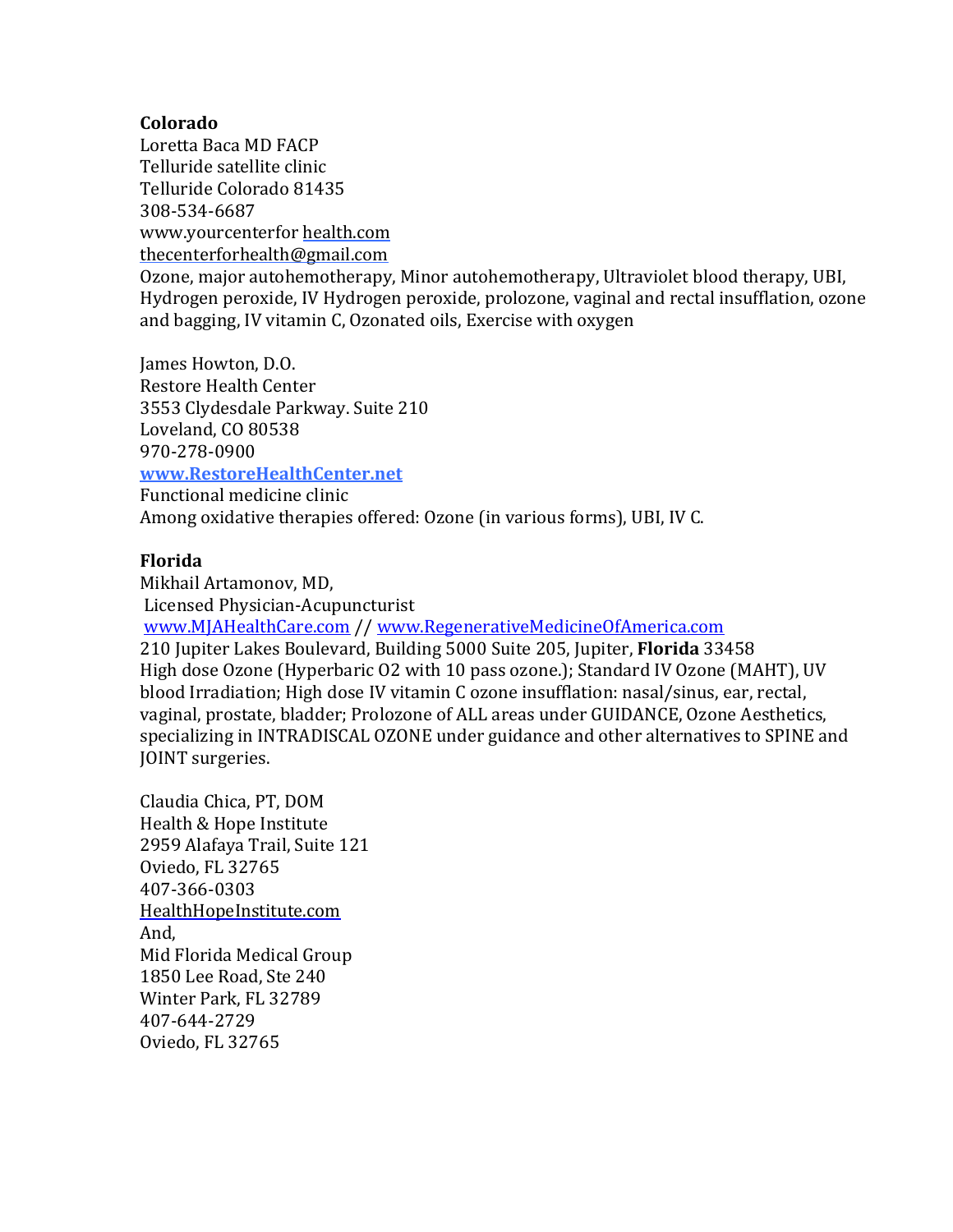Valerie G. Davis, M.D. 504 S. Orange St. New Smyrna Beach, FL 32168 386-423-2218 Davisderm.com info@davisderm.com High-dose ozone therapy (OHT), major and minor auto-hemotherapy

Edward Kondrot, MD, MD(H), CCH, DHt, FCSO 31242 Amberlea Rd Dade City, FL 33523 800-430-9328 www.HealingTheEye.com info@HealingTheEye.com

James Lemire, MD 11115 S. W. 93rd Court road, Suite 600 Ocala, Florida 34481 office phone: 352-291-9459 office fax: 352-291-9465 www.Lemireclinic.com hydrogen peroxide, UBI, prolozone

Karen Levy, MD **KB** Holistic LLC Miami, FL 305-505-0455 karen@kbholistic.com MAH, Prolozone Injection, Ozone insufflation, OHT

Gary Myers DMD 3200 Old Jennings Road Middleburg, FL 32068 www.tooth2tooth.com Ozone therapy for dentistry only including major autohemotherapy.

#### **Georgia**

Thomas A. Geckler, PA-C, ND 86 Yonah View Dahlonega GA 30533 www.wholebodymedical.com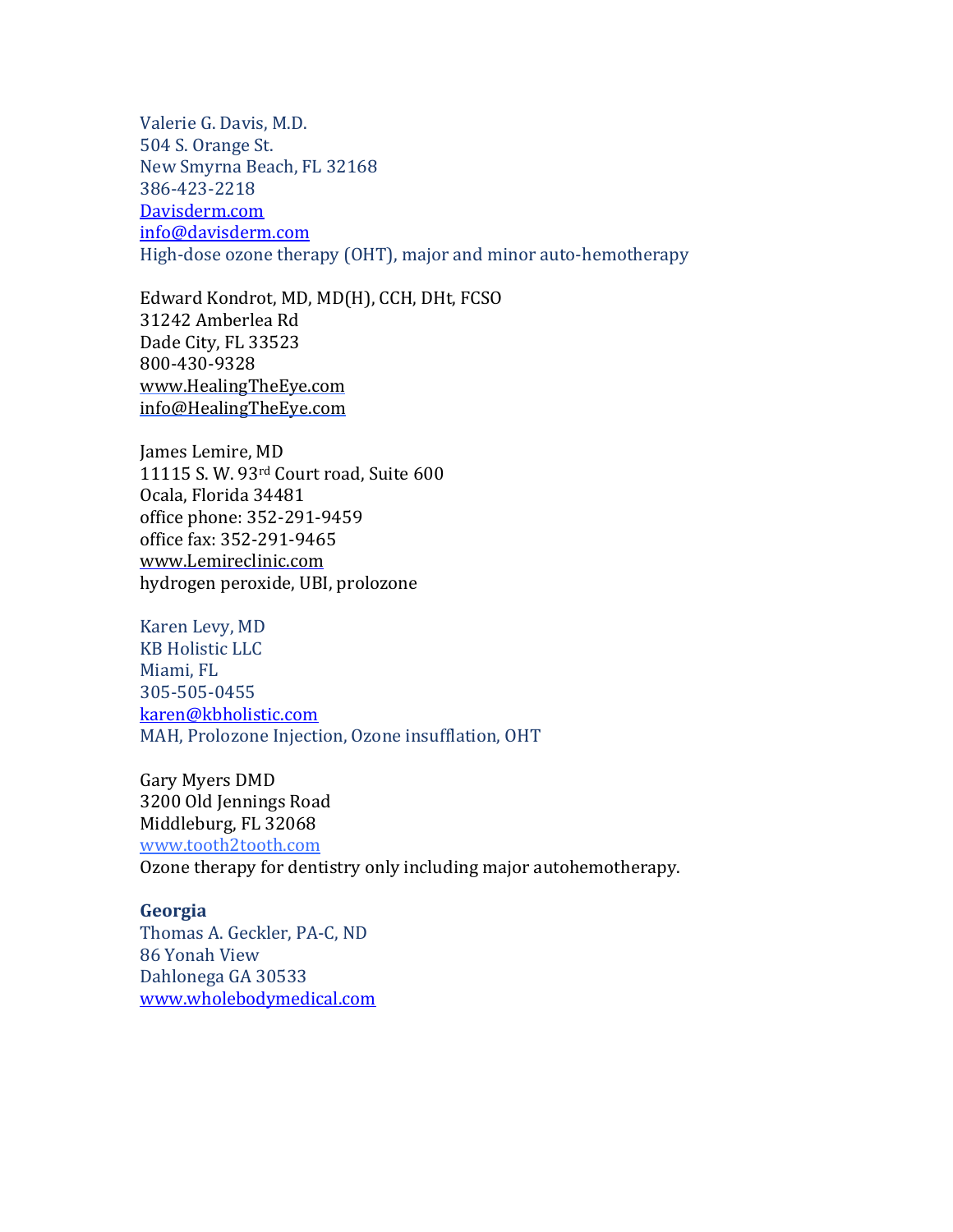#### **Hawaii**

Paula T Lenny, MD, MPH Pure Health Wellness 81 Makawao Ave, Suite 101 Makawao, HI 96768 808-572-9461 purehealthmaui@gmail.com HBOT / 10 passes Insufflations, Limb bagging / wound care, Aesthetic ozone treatments:hair restoration, facial lines, micro-needling, soft tissue injections (fat, scars) Prolozone joint and soft tissue injections, ozonated PRP and regenerative procedures

### **Idaho**

Dr. Noah Edvalson, DC, NMD, FIAMA Idaho Center for Integrative Medicine 3271 N. Milwaukee St. Boise, ID 83704 (208) 629-5374 www.idahointegrativemedicine.com Prolozone, Minor & Major Auto Hemotherapy, UBI, Rectal insufflation,

Dr .Dennis Harper 208-476-3158 office 208-816-6423 cell 10620 Highway 12 Orofino,ID. 83544 Training: June 2012 Ozone autohemotherapy, prolozone

Shelby L. Rohrbaugh, NP-C West Clinic Pocatello, Idaho Prolozone Direct Intravenous Ozone; Major and minor AutoHemotherapy; Ultraviolet Blood Irradiation, Limb Bag Ozone; Rectal/Vaginal Insufflation; Ozone water; Sinus/Ear Ozone

Dr. Jason West 208-232-3216 office 208-403-2660 cell 1188 Call place Pocatello, Idaho 83201 www.westcliniconline.com Prolozone, UBI, hyperbaric ozone major autohemotherapy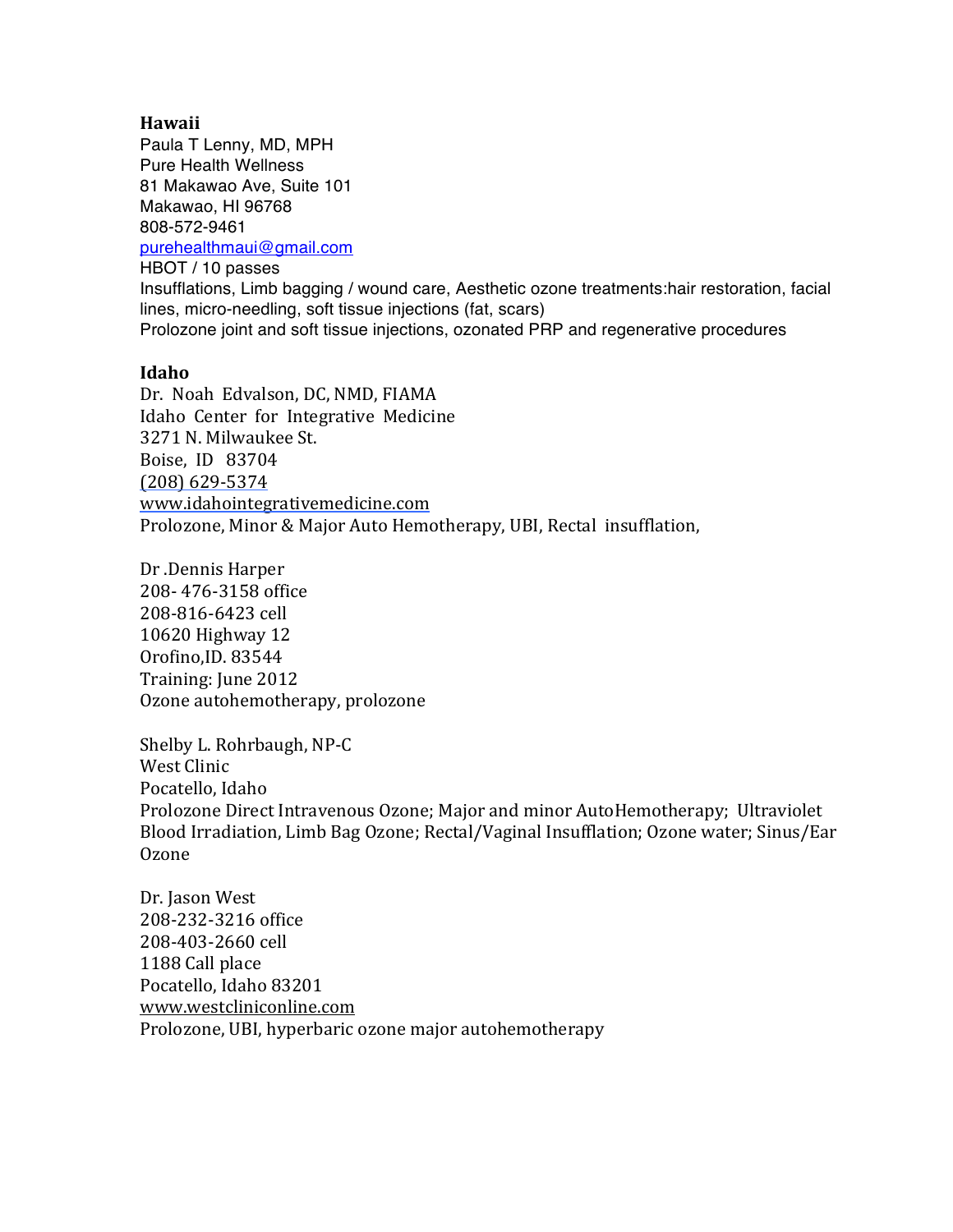### **Illinois**

Thomas Rohde, M.D., FAAFP, FAARFM 3798 E. Fulton Ave Decatur, IL 62521 P: 217-864-2700, F: 217-422-3930 email: healinghappenshere3798@gmail.com Web Site: www.DrRohde.com Prolozone Joint and Soft Tissue Therapy, Direct IV Ozone, Major Autohemotherapy, Minor Autohemotherapy, Limb Bagging, Rectal Insufflation, Bladder Insufflation, Ear Insufflation, IV High Dose Vitamin C

### **Indiana**

Alfred F. Allina, D.O. **Iune 2012** Medical Director Pain Management and Anti-Aging Center 4656 W Washington Blvd Suite 250 Fort Wayne, IN 46804 260-434-1619 www.DrAllina.com

Ozone, Prolozone, Major Autohemotherapy, Minor Autohemotherapy, Nasal insufflation, Rectal insufflation, Ultraviolet Blood Therapy, IV hydrogen peroxide, IV high dose Vit. C

David J. Krizman, MD Center for Health Enrichment 322 North Michigan Street; Suite E Plymouth Indiana, 46563 Phone: 574 935 4000 Fax: 574 941 4408 centerforhealth@earthlink.com; djkrizman@aol.com High dose Ozone (Hyperbaric O2 with 10 pass ozone.); Standard IV Ozone (MAHT) with UV blood Irradiation; High dose IV vitamin C; ozone insuflation: Nasal/sinus, ear, rectal, vaginal, bladder; Prolozone: joints, tendons, back, and other soft tissue. Second training with Dr Rowen: February 2016

### **Kansas**

Aleksandra Buhr MD Vis Clinic 4825 E. Douglas Ave Suite 100 Wichita,KS 67218 Tel:316-425-3729

www.visclinic.com

Oxidative Therapies: prolozone injection therapy and ozone insufflations, high dose IV vitamin C therapy Training with Dr. Rowen and Dr. Su: December 2014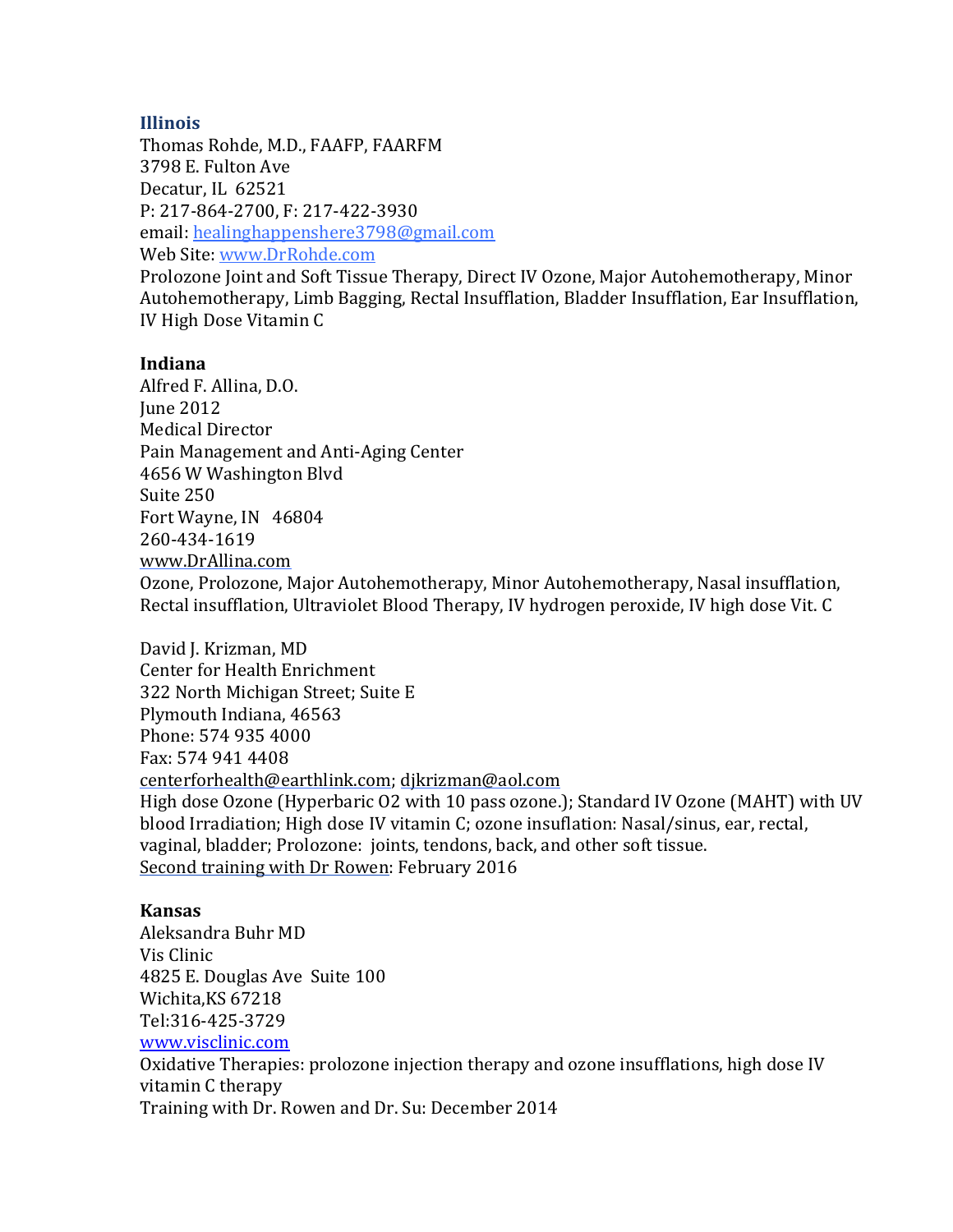### **Maryland**

Fred Bloem, MD 4108 Alfalfa Terrace Olney, MD 20832 Phone: 301-260-2601 Email: drbloem@drbloem.com Website: www.drbloem.com

Oxidative therapies: Major autohemotherapy, including 10 pass hyperbaric, high dose ozone therapy, minor autohemotherapy, direct IV ozone, prolozone therapy, ozone insufflations, ozone limb bagging, ozonated oils, ultraviolet blood irradiation therapy (UBI), UVLrx therapy, cosmetic ozone with platelet-rich plasma, high dose IV vitamin C therapy.

### **Massachusetts**

Dr. Emily Maiella 14 Park Place 432 Greenfield Road Montague MA 01351 413.367.9350 valleynaturopathic.com Training December 2014

Jean Nordin-Evans, DDS Irina Serebryakova NP Groton Wellness....dental, medical, spa, café 495 Main Street Groton, MA 01450 978.449.9919 www.grotonwellness.com

Major autohemotherapy, Ozone therapy for decay, gum infection, jaw bone infection (cavitation), root canal infection. Possible prevention of root canal by treating with ozone therapy, Prolozone treatment of head and neck. Ozone information consults, Vaginal, rectal insufflations Ear/nose insufflations, Prolozone injections, HBO3

Training: August 2015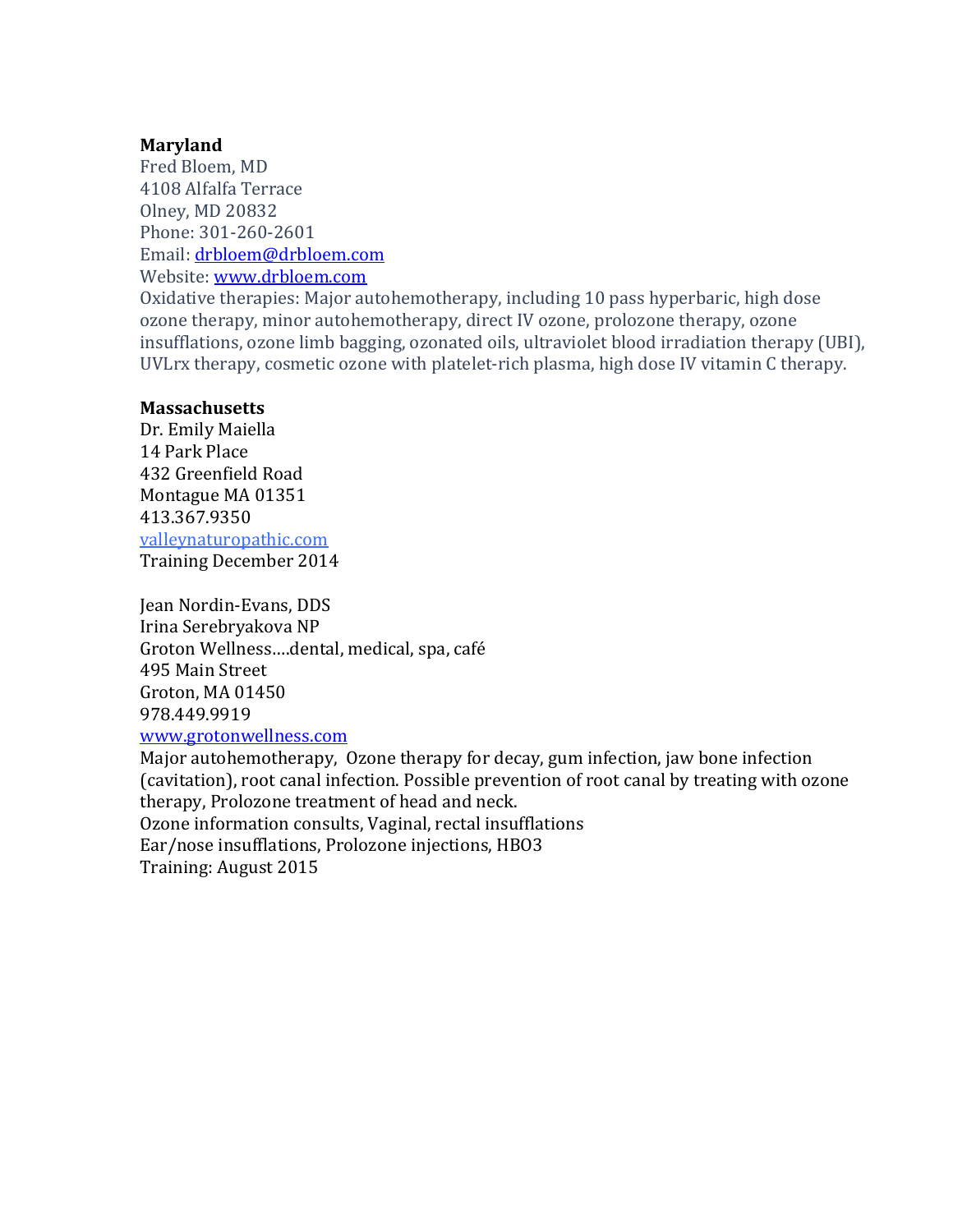### **Michigan**

Diane Culik MD ABC Wellness 37300 Dequindre Rd Suite 102 Sterling Heights, MI 48310 855-669-9355 toll free or 855-NOW-WELL Fax 586-722-7820 www.drculik.com Prolozone injections, bagging, rectal and vaginal insufflation, ozonated water, ozone to ear canal, IV Glutathione Trained with Dr Rowen February 2013

### **Missouri**

Bonnie S. Friehling MD 1511 Chapel hill Road, #101 Columbia MO 65203 USA Tel: 573-446-1200 Fax: 866-384-6483 Email: bfriehling@hotmail.com Web Site: www.drbfriehling.com

Specialty: Prolozone, DIV Ozone, Minor Autohemotherapy, Major Autohemotherapy, Ozone Nasal/Sinus Insufflation, Ozone Limb Bagging, Ozone Rectal Insufflation, Ozone Ear Insufflation, 

Carey K. Wennerstrom, DO, ABFM, ABIHM; ABOIM Board Eligible McDonagh Medical Center 2800 NE Kendallwood Pkwy Ste A Gladstone, MO 64119  $(816)$  453 5940 (office) (816) 453 1140 (fax) Website: www.mcdonaghmed.com Specialties: prolozone, prolotherapy, IV vitamin C, HBOT

## **Nebraska**

James Murphy D.O. Cornerstone Progressive Health 8031 West Center Rd #221 Omaha, NE 68124 402-343-7963 cornerstoneprogressivehealth.com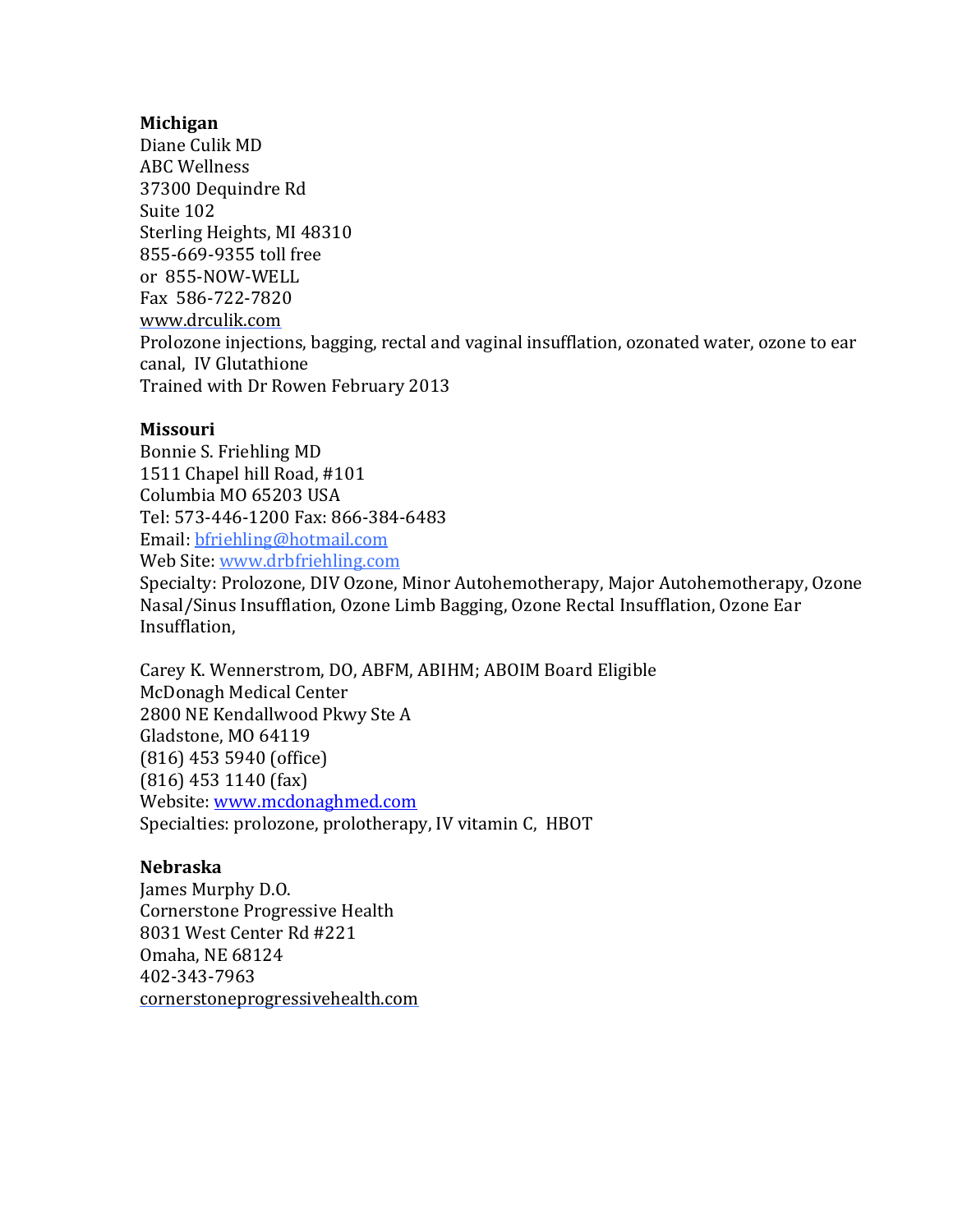Loretta Baca MD FACP 302 So Jeffers St North Platte, NE 69101 308-534-6687 www.yourcenterfor health.com

thecenterforhealth@gmail.com

Ozone, major autohemotherapy, Minor autohemotherapy, Ultraviolet blood therapy, UBI, Hydrogen peroxide, IV Hydrogen peroxide, prolozone, vaginal and rectal insufflation, ozone and bagging, IV vitamin C, Ozonated oils, Exercise with oxygen

#### **New Jersey**

Jay E. Bowen, DO New Jersey Sports Medicine, LLC 197 Ridgedale Ave., Suite 210 Cedar Knolls, NJ 07927 P: 973.998.8301 F: 973.998.8302 www.newjerseysportsmedicine.com Training: September 2012. Major/minor autohemo therapy, Prolozone, local ozone injection, ear/nasal and rectal insufflation, UBI

Mark James Bartiss, MD Institute for Complementary and Alternative Medicine 24 Nautilus Drive, Suite 3 Manahawin, NJ 08050, and 504 Hamburg Tpk, Suite 205 Wayne, NJ 07470 Contacts for both offices: PHONE: 609-978-9002 Fax: 609-597-7528 www.hormonemd.org Training: fall of 2011 Major/minor autohemotherapy, Prolozone, local ozone injection, ear/nasal/vaginal and rectal insufflation, UBI, hydrogen peroxide, ozone cupping and bagging

Stuart H Freedenfeld, MD **Stockton Family Practice** 56 South Main Street, Suites A & B Stockton, NJ 08559 Office # 609-397-8585 www.stocktonfp.com Services include: MAH, UVBI, Peroxide, prolozone, Chezone, HBOT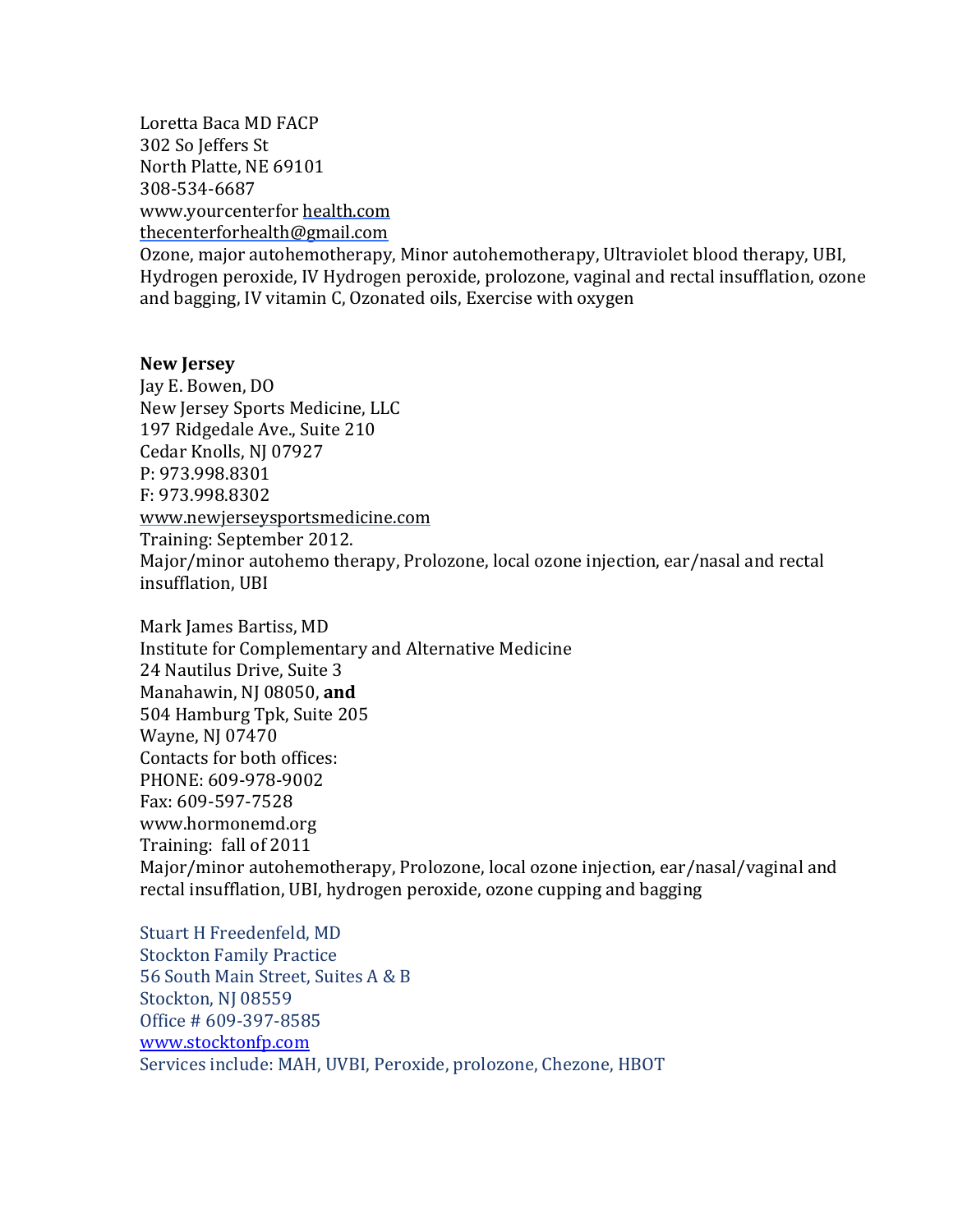#### **New Mexico**

Dr. Robyn Benson, DOM www.robynbenson.com www.SantaFeSoul.com www.JoinTheSelfCareRevolution.com Santa Fe Soul Health & Healing Center 2905 Rodeo Park Drive E Building 3, SF, NM Phone: 505-986-1089 robyn@robynbenson.com

Brad Haire D.O. **Heartsong Healing** 99 Fotis Rd. Silver City, NM 88061 575-388-2341 email: dochaire@yahoo.com Hyperbaric IV ozone Therapy, DIV ozone Therapy, High dose IV vitamin C Therapy

Dr. Glenn Wilcox, DOM 5353 Wyoming Blyd NE Albuquerque, NM 87109 5052350101

#### **New York**

Zhicheng Lu, M.D., D.O. ABAARM, FAARFM, ICT, AOBEM Maximum Life Wellness 287 Northern BLVD, Suit 106, Great Neck, NY 11021 Phone: (516) 487-6888, (516) 487-3888 Fax: (516) 487-3880 e-mail: vincentlu@verizon.net

Major and minor ozone autohemotherapy, prolozone joint and soft tissue therapy, ultraviolet blood irradiation therapy, rectal/vaginal insufflation, bladder insufflation, ozone bagging, ozone ENT, HBOT, high dose IV vitamin C

David Manganaro, M.D. Manhattan Advanced Medicine www.mamnyc.com email: manhattanam@aol.com 161 Madison Ave, Suite 10 SW **NY NY 10016** 212-421-0440 Training: May 21, 2011 major and minor ozone, prolozone, UBI, hydrogen peroxide, IV vitamin C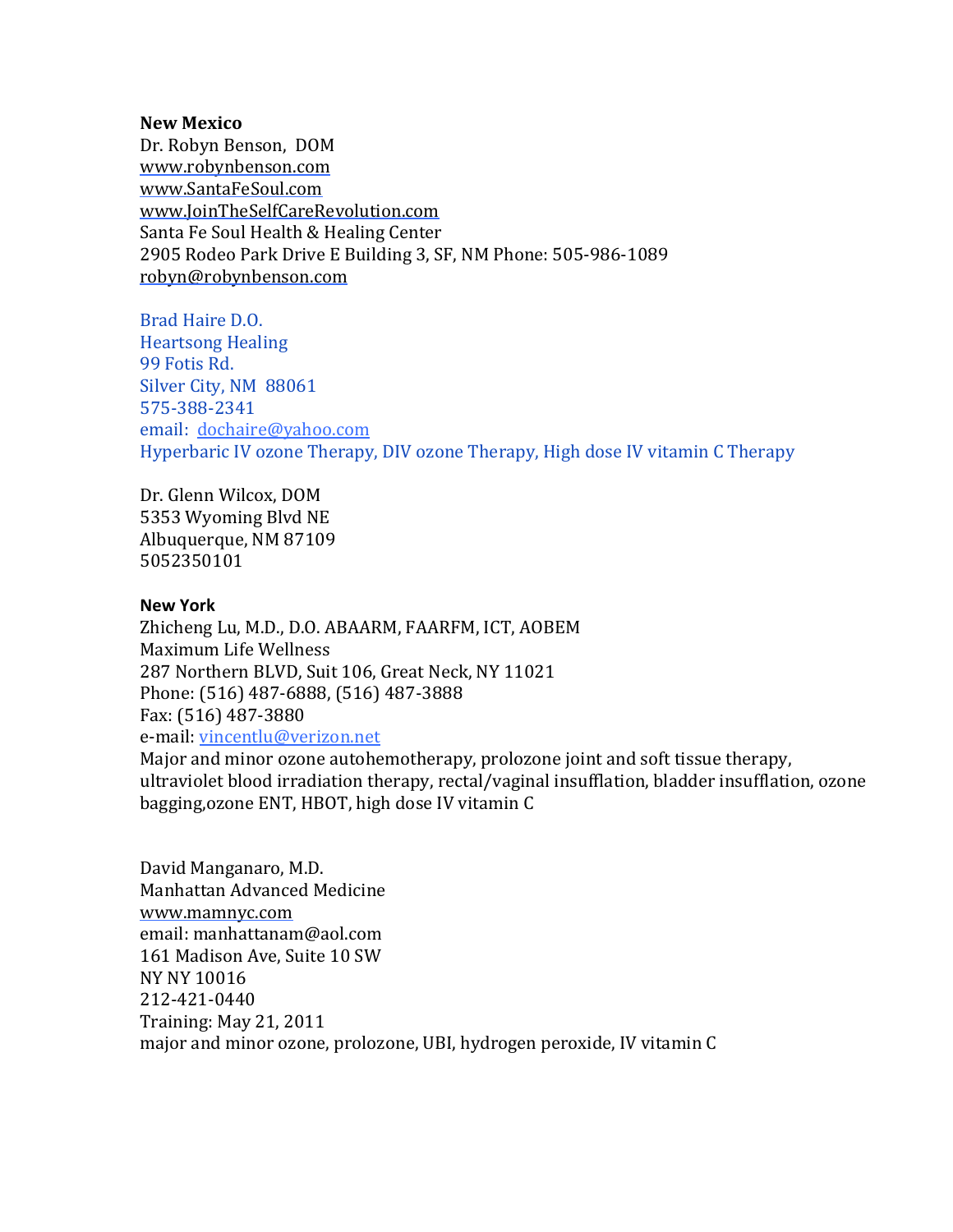Joshua Rosenthal, MD 775 Park Avenue, Suite 225 Huntington, NY 11743 http://www.joshuarosenthalmd.com (631) 923-1900

Yao, Tse Hwa MPA, MS, CNS Maximum Life Wellness and Medical 287 Northern Blvd, suite 106 Great Neck NY 11021 516-487-3888 service : Hyperbaric ozone treatments (including 10 pass), major and minor autohemotherapy (ozone), ultraviolet blood irradiation, high dose IV Vitamin C, IV hydrogen peroxide, prolozone injection, ozone rectal, ozone insufflation, ozone sauna, Hyperbaric oxygen chamber Training 3-16 and additional workshops

#### **Nevada**

Terry Pfau DO, HMD Renaissance Health Centre 2820 W Charleston Blyd #6 Las Vegas NV 89102 Tel:702-258-7860 Fax: 702-258-5487 Email:iwholehealth@yahoo.com Website: iwholehealth.com Ozone, major autohemotherapy, Minor autohemotherapy, Ultraviolet blood therapy, UBI, Hydrogen peroxide, IV Hydrogen peroxide, prolozone, vaginal and rectal insufflation, ozone and bagging, IV vitamin C.

#### **Oregon**

Dr. Bridghid McMonagle Lake Oswego Health Center, PC 470 6th Street Suite C Lake Oswego, OR 97034 Ph: 503-505-9806 www.lakeoswegohealth.com

Prolozone, Major Autohemotherapy (MAH), Minor Autohemotherapy, Bladder, Vaginal and Rectal Insufflation, Limb bagging for would healing, Scar Therapy, PRP with ozone, Hair loss treatment with ozone, Ozonated oils, Ozonated water and saline, Ozonated ice cubes, High dose Vitamin C IV's, Hydrogen Peroxide IV's, Ultraviolet Blood Therapy (UBI), Cosmetic Ozone, OHT.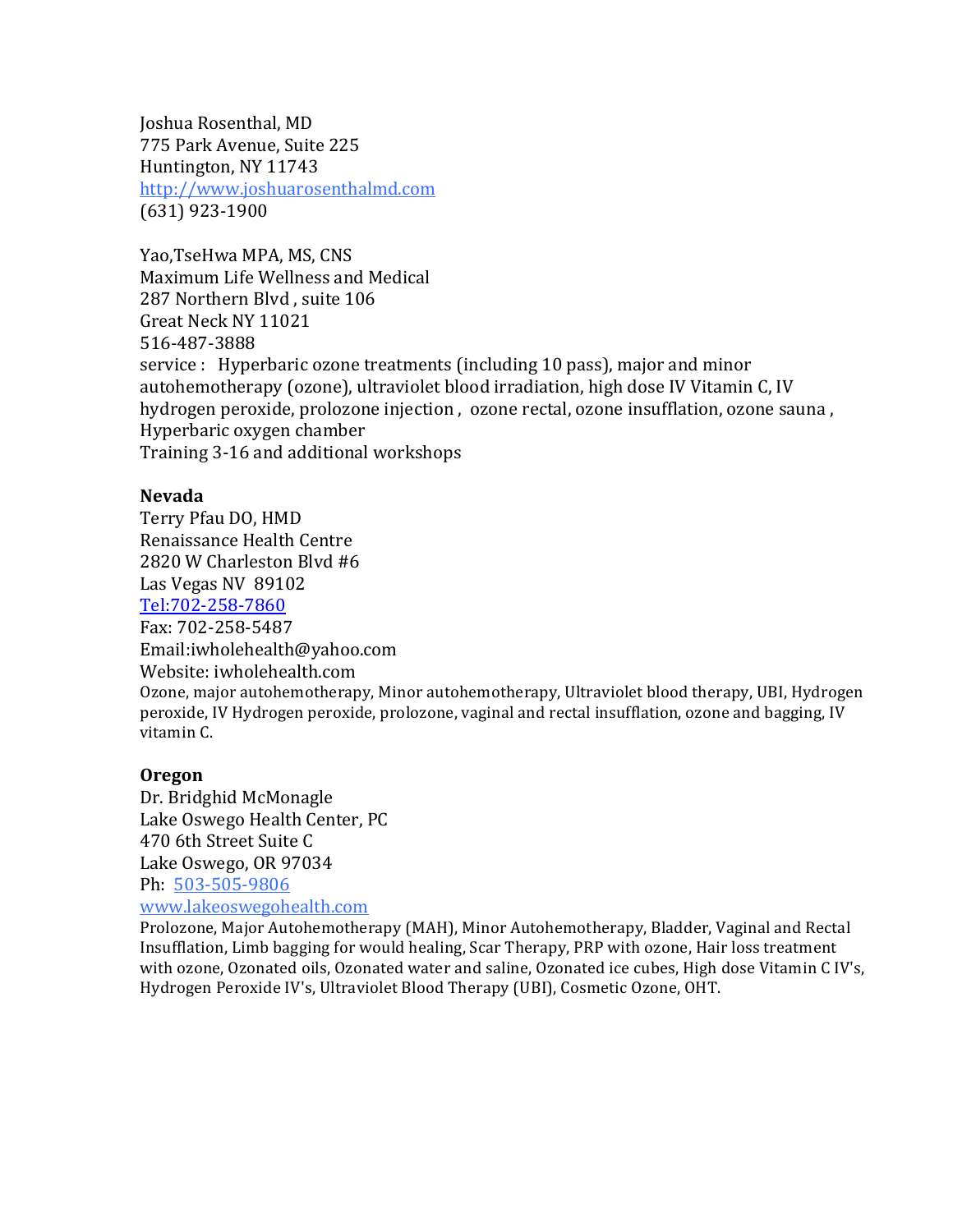Dr. Tom Messinger, ND, RN Portland Natural Medicine 516 SE Morrison St Suite 207 Portland, OR 97214 (P): 503-239-1022  $(F): 503 - 512 - 5850$ www.portlandnaturalmedicine.org Specialty: Ozone Major Autohemotherapy, Rectal Ozone Insufflation, Prolozone, Limb Ozone Bagging, Ozonated oils Training January 2017

### **Pennsylvania**

Mikhail Artamonov, MD, Licensed Physician-Acupuncturist www.MJAHealthCare.com // www.RegenerativeMedicineOfAmerica.com 391 East Brown Street, East Stroudsburg, **Pennsylvania** 18301 High dose Ozone (Hyperbaric O2 with 10 pass ozone.); Standard IV Ozone (MAHT), UV blood Irradiation; High dose IV vitamin C ozone insufflation: nasal/sinus, ear, rectal, vaginal, prostate, bladder; Prolozone of ALL areas under GUIDANCE, PRP Ozone Aesthetics, specializing in INTRADISCAL OZONE under guidance and other alternatives to SPINE and JOINT surgeries.

Martin Gallagher, M.D., D.C. Board Certified Family Medicine, Medical Acupuncturist Medical Wellness Associates 6402 State Route 30 Jeannette, Pa. 15644 724-523-5505 www.vitamincoach.com Oxidative services: IV Hydrogen Peroxide, Hi Dose IV-C, HBOT, Chelation Trained in 2011

Sudhakar Mannam MD 205 Easy St. Suite 204 Uniontown PA 15401 Phone: 724 812 5580 Training March 2016

Nori Onishi D.O. 186 Locust Ave Mt Morris PA, 15349 304-598-1177 UBI, ozone, Hydrogen peroxide, Major ozone autohemotherapy, Prolozone Training January 2012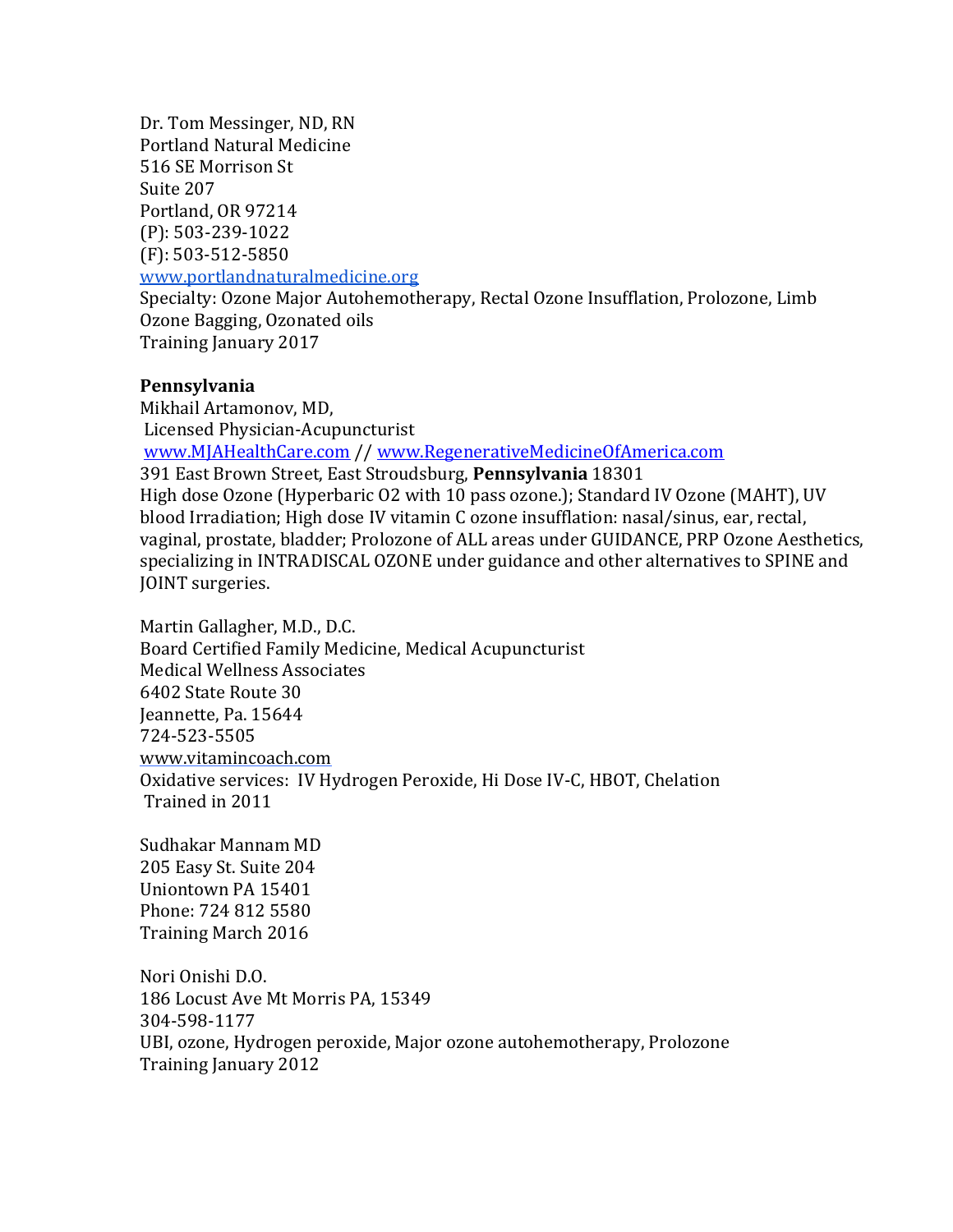Martin Mulders MD 485 Devon Park drive, Suite 112 Wayne, PA 19087 610-688-4777 www.drmulders.com Training: September 2012

#### **South Carolina**

Connie Casebolt, MD GFM Wellness 301 Halton Rd Suite A Greenville, SC 29607 (864) 558-0200 gfmwellness.com

Offering 10-pass High Ozone Therapy IV, rectal/vaginal/bladder/ear/nasal insufflation, UBI, Major Autohemotherapy, High Dose Vitamin C IV, Prolozone

#### **Texas**

Dr George Allibone MD Houston Wellness Clinic 550 Post Oak Boulevard, Suite 330 Houston Texas 77027 Phone: 713-808-9058  $Fax: 713 - 808 - 9084$ Cell : 281-802-8911 Trained February 2013

Patricia A.D. Braun, M.D. Nutritional and Preventative Medicine 109 Prosperity Emory, Texas 75440 903-474-6065 http://pbraunmd.org/

Ted L Edwards Jr, MD 4201 Bee Caves Rd., B112 West Lake Hills, TX 78746 (Suburb of Austin, Texas) www.hillsmedical.com Info@poweraging.com 512 327-4886 512-327-4958 fax Trained with Dr. Rowen winter of 2013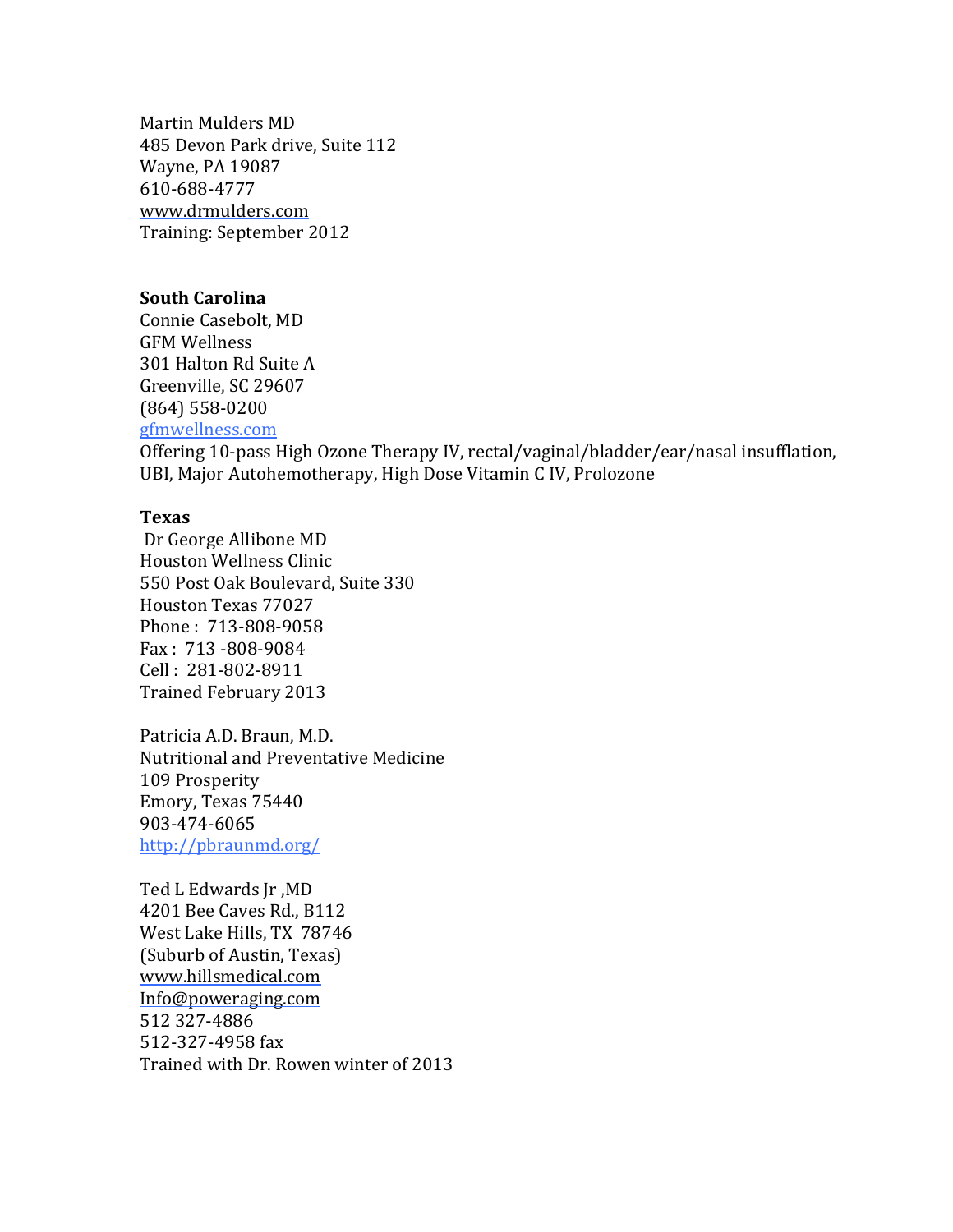Constantine A. Kotsanis, MD Kotsanis Institute 2260 Pool Road Grapevine, Texas 76051 817-481-6342 - Phone 817-416-7475 - Fax www.kotsanisinstitute.com

Ken Lawrence DVM, C.O.T. 5005 N. Heritage Parkway Sherman, TX 75092 903-868-9434

www.texomapetvet.com

kenlawrencedvm@cableone.net

Ozone therapy, Prolozone, Hi Dose IV Vit C Trained with Dr. Rowen May 2013

Francis W. Mueller, MD Kimberly Engelman, MSN, RNC-OB, FNP-BC 03 Plus, LLC 12001 Network, #314 San Antonio, Tx 78249 Office 210-558-7778 Fax 210-641-1712 www.O3plusTx.com

Therapies offered: Ozone High dose (OHT) Ten Pass, Major AutoHemotherapy, Minor AutoHemotherapy, Prolozone, Limb Bagging, Ozone Sauna, High dose Vit C, IV glutathione, Nasal/Rectal/Vaginal/Intralesional ozone, IV silver, Myers and other IV vitamins, UVB ultraviolet blood irradiation, ozonated oils, chelation. Trained with Dr Rowen in 2013 and 2016.

A.G. PATEL MD Anti-Aging and Regenerative Medicine 500 North Highway 67 Cedar Hill (Dallas suburb) Texas 75104 Tel: 972-291-4289 Fax: 972-291-5429 Website: http://www.agpatelmd.com/ Therapies offered: Prolozone, Major Autohemotherapy, Ultra-violet therapy, high dose

Vitamin C, IV Glutathione, OHT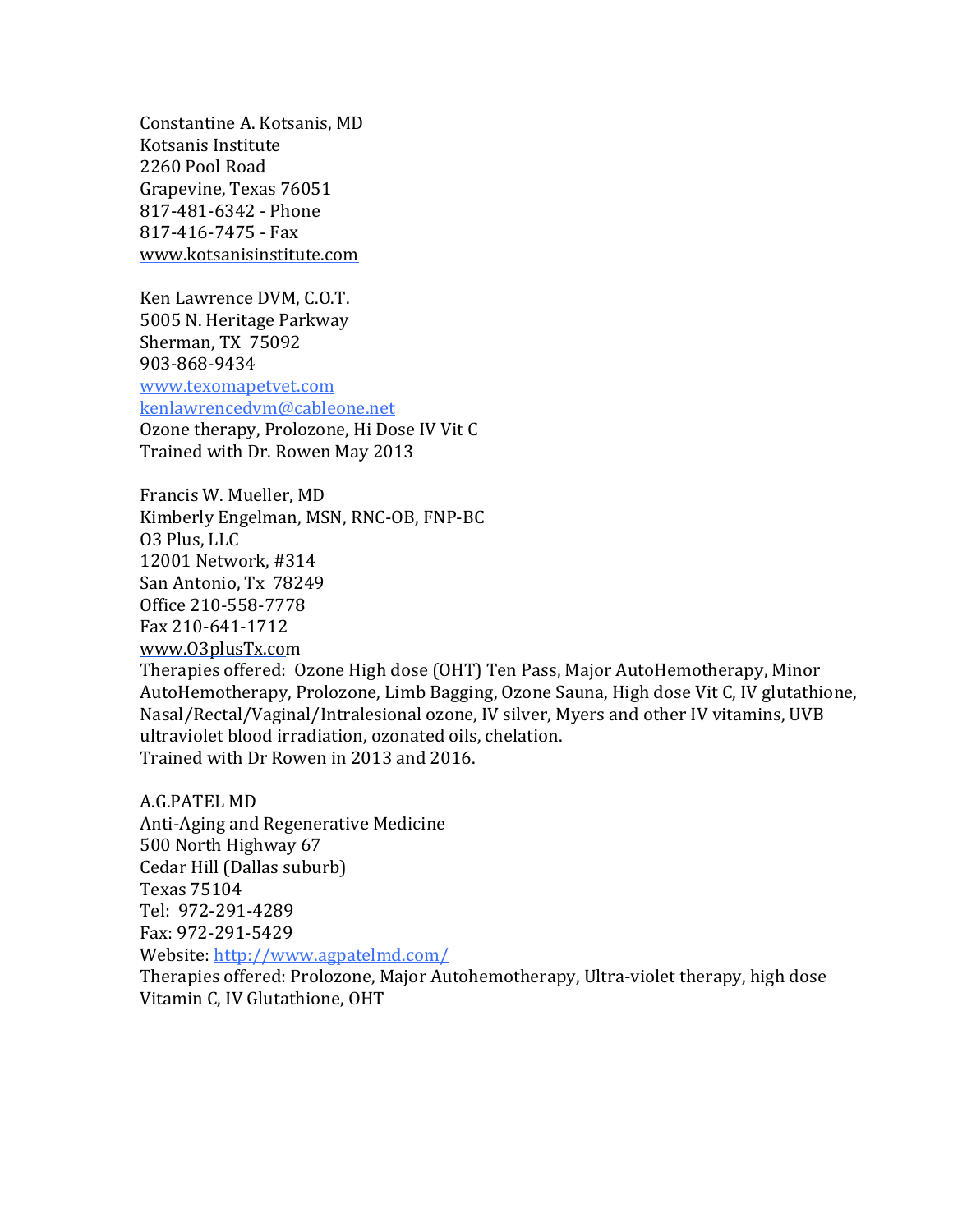### **Utah**

Dr. Kathy Backus DVM Universally Holistic Veterinary Services 450 E Burton Lane Kaysville, UT 84037 435-899-0577 kathy.backus.kent@gmail.com www.doctorbackus.com

Prolozone, UVLRx with ozonated sodium chloride, Major and Minor Autohemotherapy, Ozone sauna, SQ ozonated fluids, Ozone injections and therapy for wounds, ear infections, cystitis and rectal ozone rental machine options. Veterinary ozone coaching services Training 2016

Brian N. Hardy, D.C., L.Ac., CCN 75 South 100 East St. George, Utah 84770 (435) 688-8830

Dr. Alexander Haskell, ND Clear Health Centers 3350 Highland Drive Salt Lake City, UT 84106 (801) 875-9292 AdvancingCare@gmail.com www.ClearHealthCenters.com

Hyperbaric Ozone, Prolozone, UVLRx with Ozonated Sodium Chloride Major & Minor Autohemotherapy, Ozone Saunas, Colon Hydrotherapy with Ozone PRP with Ozone Aesthetics Training: February 2016

Steven L. Jones, NP-C, FAAOT Dianne Farley-Jones, MD Alpine Clinic 1175 E 3200 N Lehi, Utah 84043 801-407-3000 www.alpineclinic.net Prolozone Therapy, Vaginal and Rectal Insufflation, Ozone Cupping and Bagging, IV Vitamin C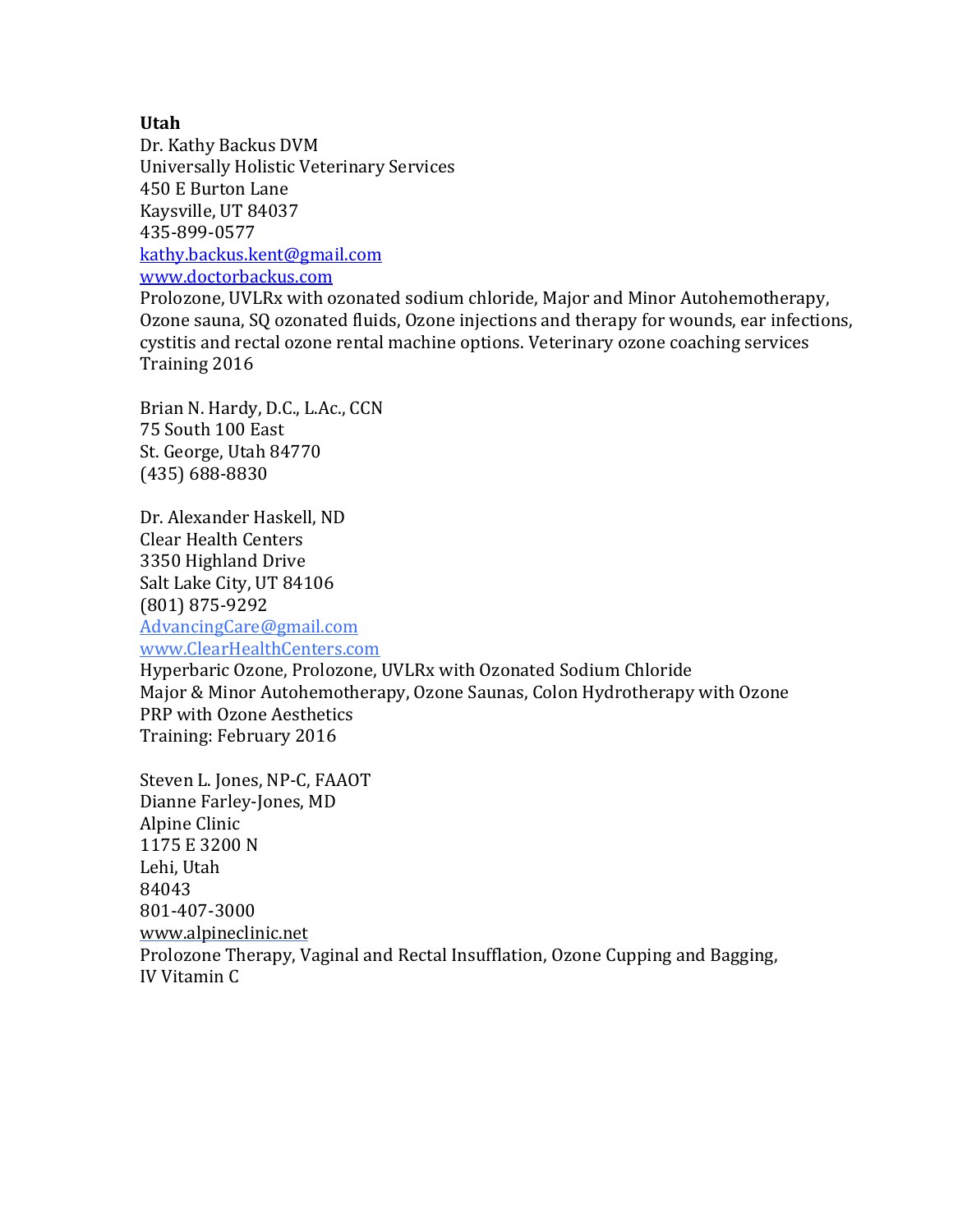Judith Moore, D.O. Diamond Springs Wellness Center 210 E. Main St., Ste. 101 Midway, UT 84049 435-657-1777 info@diamondspringswellness.com www.diamondspringswellness.com Prolozone therapy, Ozone major autohemotherapy Minor autohemotherapy, Ultraviolet blood therapy

Jeffrey Wright, ND Utah Valley Health Clinic 3311 N University Ave, Ste. 100 Provo, UT 84604 P (801) 374-5677 F (801) 374-5675 info@utahvalleyhealthclinic.com www.utahvalleyhealthclinic.com

Hyperbaric major auto hemotherapy, Prolozone, IVC & Peroxide, Ozonated saline, dental ozone, Minor auto hemotherapy, & ozone activated PRP

Trained October 2011.

#### **Vermont**

Dr. Emily Maiella 14 Park Place Brattleboro VT 05301 802.246.4282 valleynaturopathic.com

### **Virginia**

Rebecca Fox MD FoxCare Integrative Pediatrics 21135 Whitefield Place Suite 107 Sterling, VA 20165 703-431-7000 foxcareintegrativepediatrics.com

### **Wisconsin**

Jennifer Blahnik OMD Midwest Pain treatment center 3000 Emery dr. Wausau, WI. 54401 715-675-6771 www.paintreatmentcenter.net Ozone (in many forms) UBI, HBOT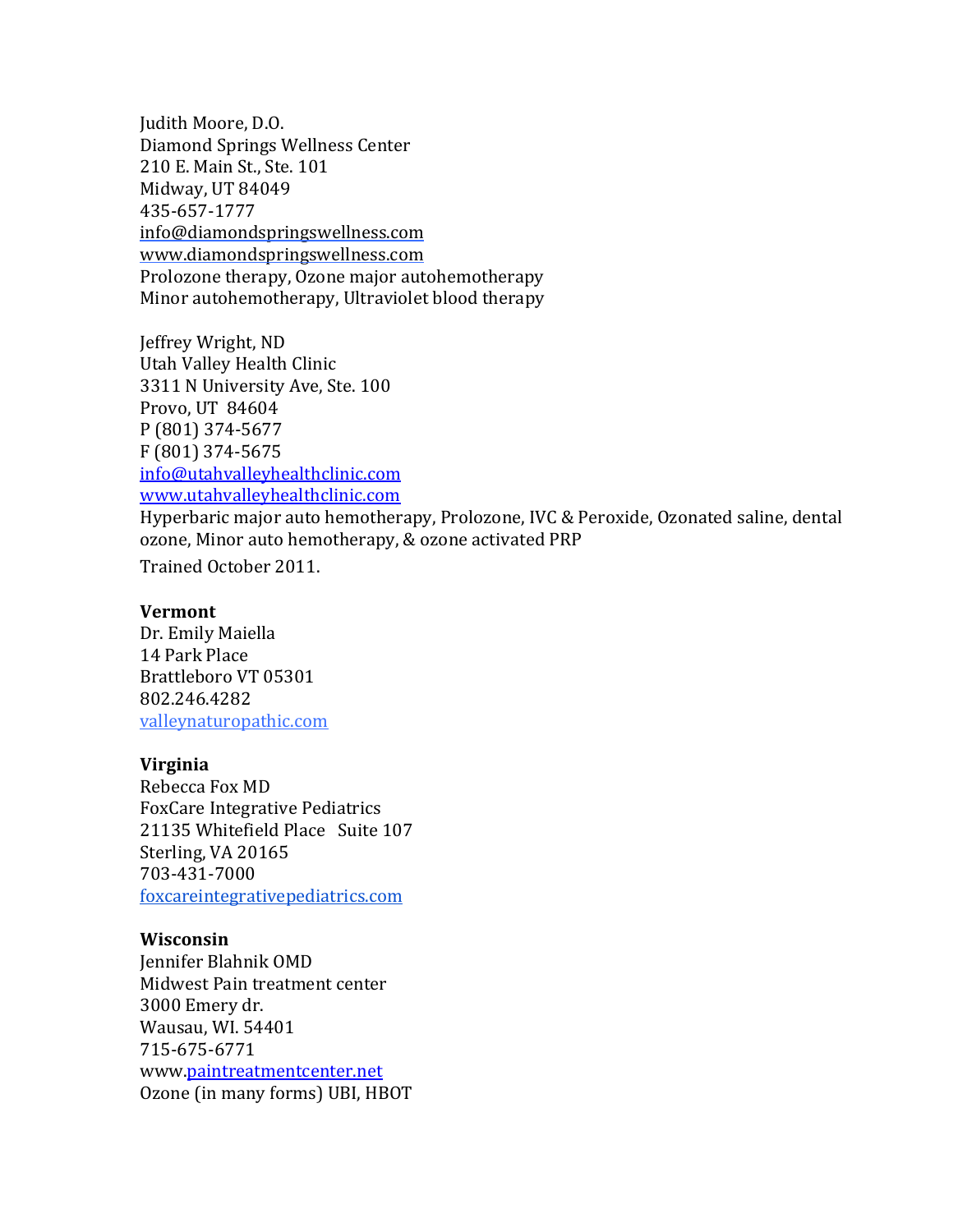William J. Twohig, DDS, NMD, AIAOMT, IBDM FAAO 417 East Ann Street / PO Box 579 Weyauwega, WI 54983 (920) 867-3101 info@drtwohig.com www.drtwohig.com Major Autohemotherapy, Ozone for decay, periodontal disease, gum infections, jaw bone

infections (cavitations), Root Canal infections, Prolozone injections of head and neck, TMJ Ear and nose insufflation Ozone consultations Training: Jan 2016

#### **Washington**

Michael Conway ND 3600 Main Street Suite 102 Vancouver, WA 98663 (360) 695-7699 michaelconwaynd.com

Ozone major and minor autohemotherapy, insufflation, limb bagging, ultraviolet/UBI, IV therapy

Nooshin K Darvish ND Holistique Medical Center 1899 116th Ave NE Bellevue, WA 98004 425-451-0404 www.drdarvish.com Prolozone therapy, Ozone, major autohemotherapy, Minor autohemotherapy, Ultraviolet blood therapy, UBI, ozone, Hydrogen peroxide, IV Hydrogen peroxide, vaginal and rectal insufflation, ozone cupping and bagging, IV vitamin C, Ozonated oils

Christine Schaffner, ND Sophia Health Institute 18106 140th Ave NE Woodinville, WA 98072 425-402-4401 www.sophiahealthinstitute.com info@sophiahealthinstitute.com training: 9/12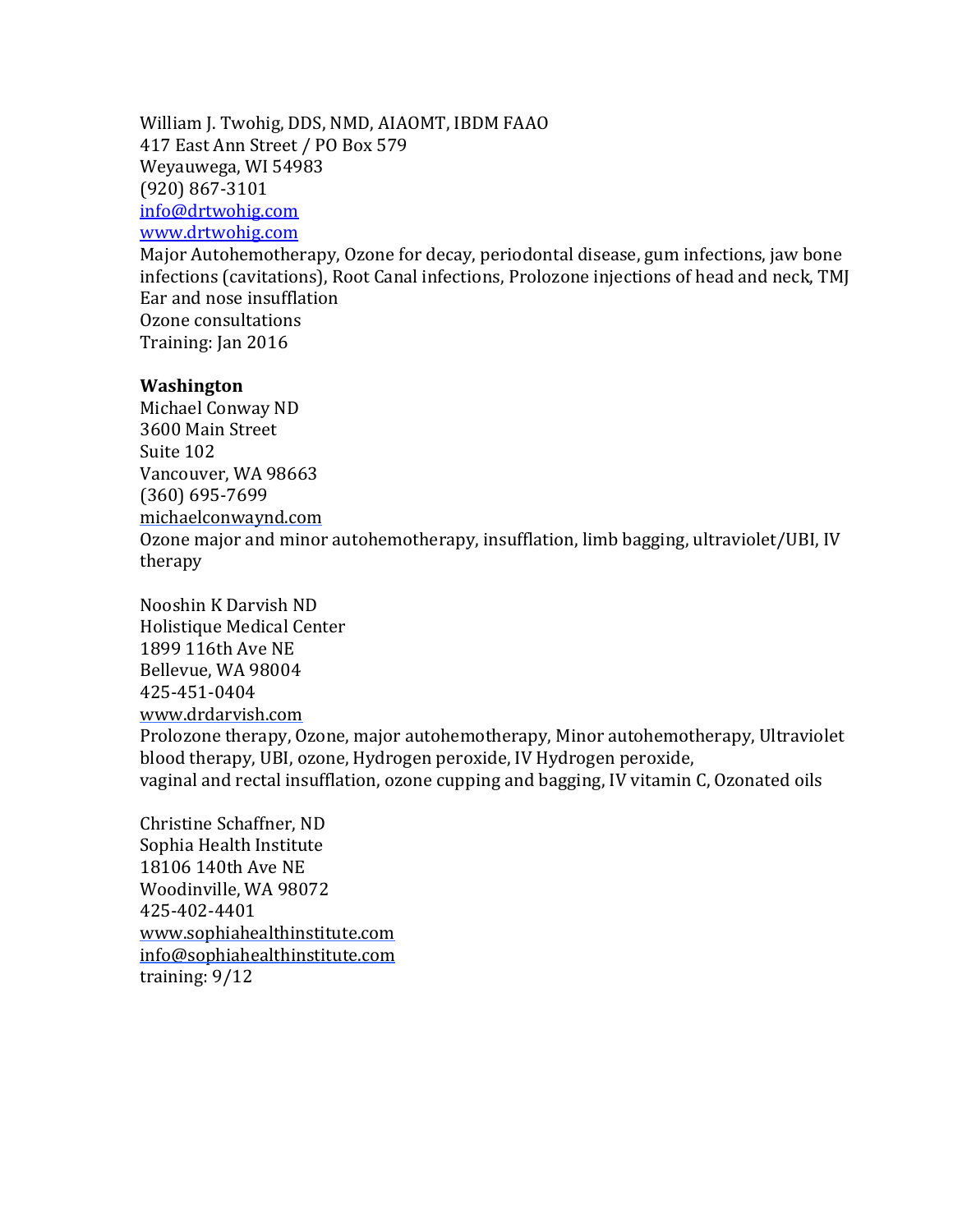John Sherman, ND Tahoma Clinic (Jonathan Wright, MD, Director) 6839 Fort Dent Way Tukwila, WA 98188 206-812-9988 www.tahomaclinic.com UBI, ozone, hyperbaric ozone therapy

### **INTERNATIONAL**

**Australia**  Queensland Dr Mark W Westaway MBBS; DCH; MLCOM; MACNEM; MSB 2/6 205 Leitchs Road Brendale. Old 4500. ph 07 38899996 westawaymedical@gmail.com

Melbourne Dr Margaret Jiin Ngu (MBBS, FACNEM, MAMAC, MSE(Psych) Transformational Medicine Australia 305 Warrigal Rd Burwood 3125 03 98082188 Clinic email:  $drngusureerv@gmail.com$ www.transformationalmedicine.com

Ozone Therapies: (major autohemotherapy, minor autohemotherapy, bladder and vaginal insufflation), UBI (Ultraviolet light Blood Irradiation), IV vitamin C, Prolozone

Dr Greg Emerson MD Treat the Cause Clinic 3/1 Mooney St Logan Central QLD 4114 Australia ph +61733397910 www.drgregemerson.comprolozone, major autohemotherapy, limb ozone bagging, rectal ozone insufflation, bladder ozone, IV vitamin C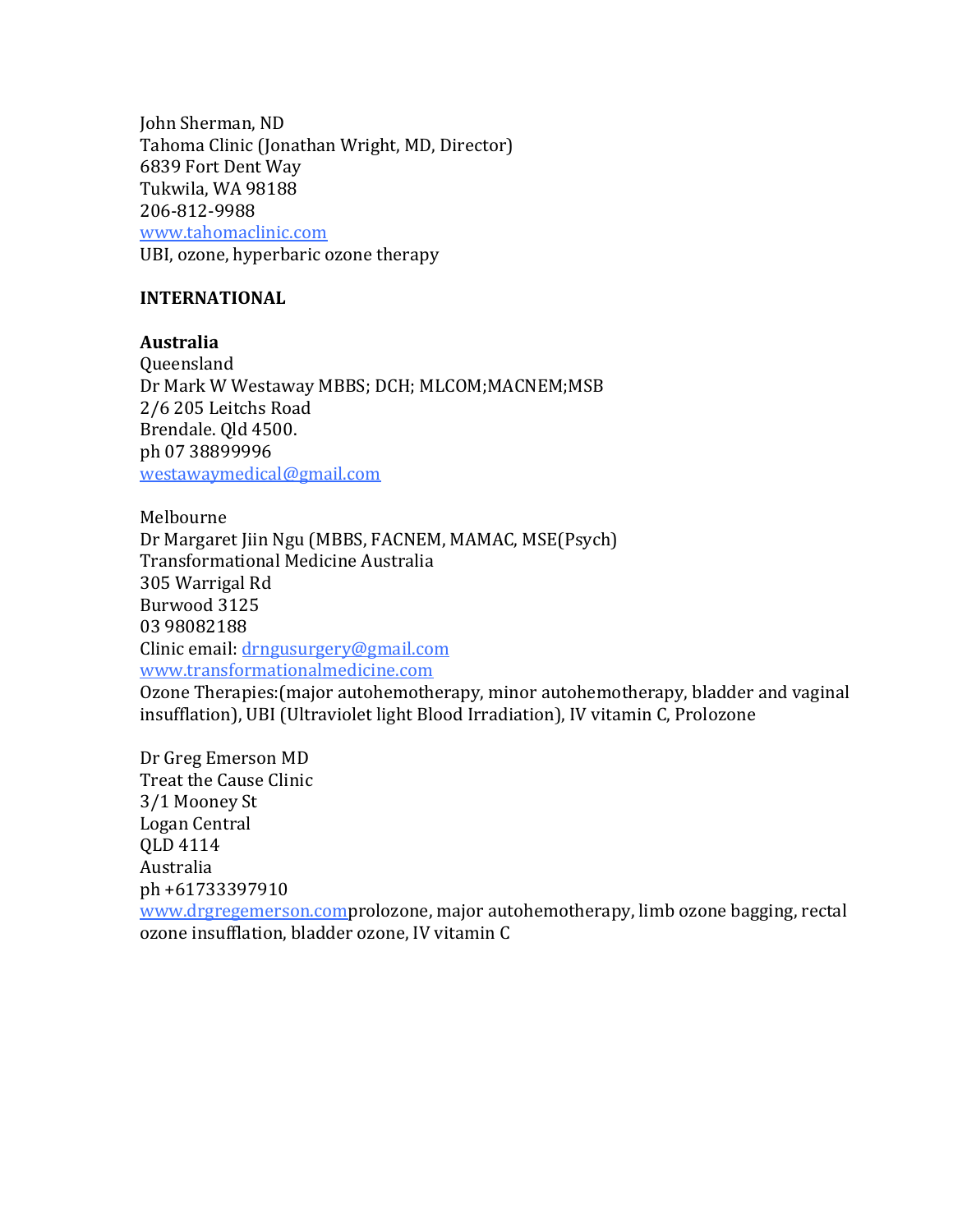# **Canada**

**Alberta** Meghan Haggarty, ND Nardella Clinic 202-1910 20th Ave NW Calgary 403 282 4488 www.nardellaclinic.com

Ozone (major autohemotherapy, minor autohemotherapy, rectal and vaginal insufflation), UVBI, IV hydrogen peroxide, IV vitamin C, Hyperbaric oxygen therapy

## **British Columbia**

Dr David Wikenheiser, ND 308, 1500 Hardy Street Kelowna, BC V1Y 8H2 Canada 250-762-8900 www.DrWik.com Trained with Dr. Rowen February 2013

Dr. Rod Santos ND 3977 Kingsway Burnaby BC Canada 604-439-1230 Website: www.cpnaturopathic.com Email: drrodsantos@gmail.com

### **Ontario:**

Dr. Leanne Astawan. MD. CCFP. FCFP. Fellow in ozone therapy and advanced prolozone therapy. Advanced fellow in anti aging, regenerative and functional medicine. Fellow in Integrative Cancer Therapy Address: 121 Charles Street West, suite 120 Kitchener, Ontario, Canada. N2G 1H6. Phone: 519-5784230

Nick Baboulas, ND *Naturopathic Doctor* Eirini Healing Solutions, Founder Greater Toronto Area, Ontario Canada T: 647 951 9081 drbaboulas@eirinihealingsolutions.ca www.eirinihealingsolutions.ca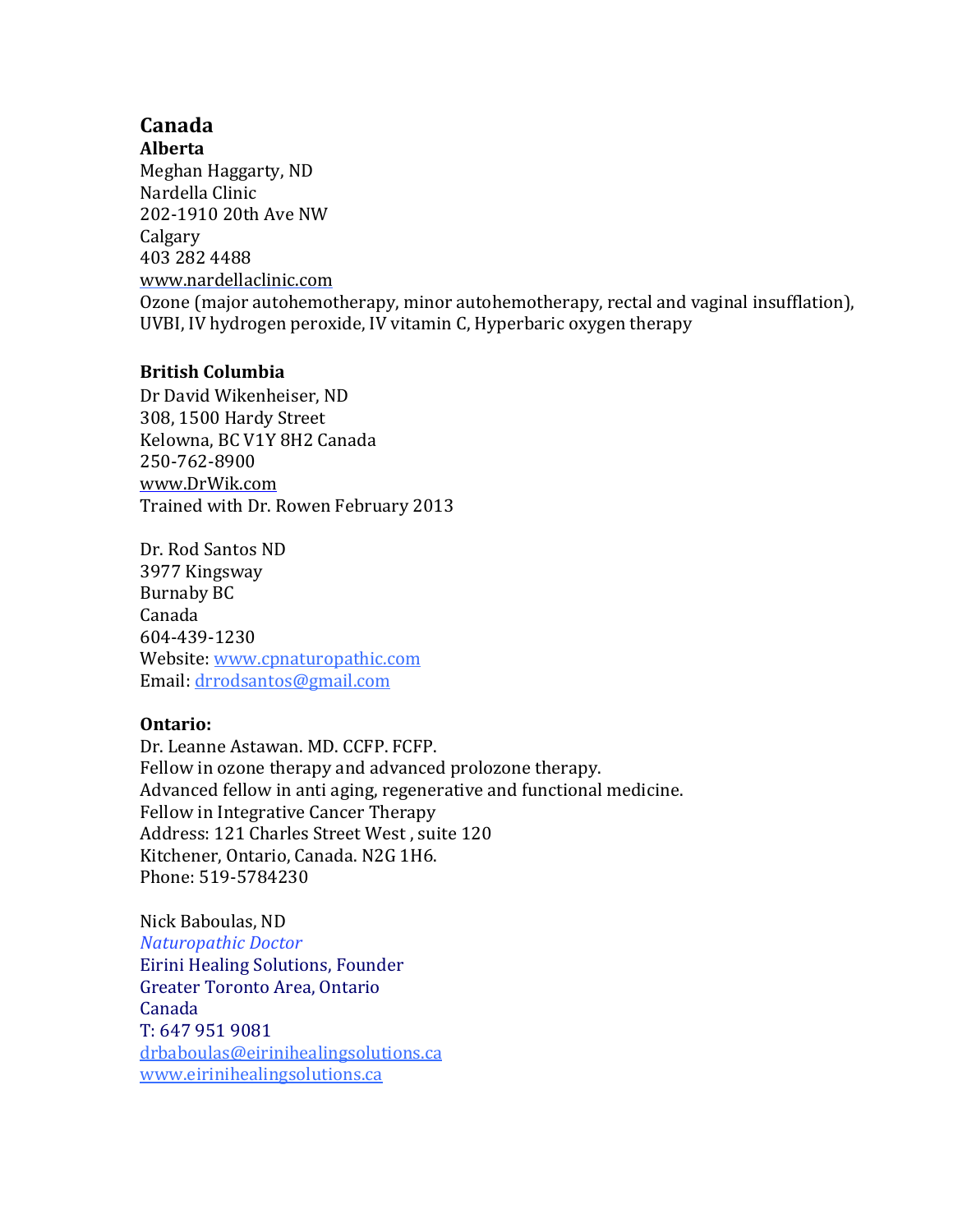Alan Canon DO Ozone Clinic and Frequency Salon 300-1420 Burnhamthorpe Rd East Mississauga, ON L4X 2Z9 Tel: 289-521-5700 289-521-5701 289-521-5800 Fax: 289-521-5701 Email: ina.bosnjak@mail.com ozononeclinic@mail.com Website: www.ozoneclinic.ca Offering: Prolozone, Ozone Authohemotherapy, Ear Ozone Insufflation, Rectal Ozone Insufflation, Hocatt Steam Ozone Sauna, Activated Oxygen Skin Care, Air and Hydration Quality Specialists/Treatments (residential and industrial)

Dr. Fred Hui M.D. 421 Bloor Street East, Suite 202 Toronto, Ontario, Canada M4W 3T1 Tel: 416-920-4200 Fax: 416-920-4204 Website: www.drhui.com Email: drhui@drhui.com Specialties: Prolozone, Major & Minor autohemotherapy, I.V. Hydrogen Peroxide, High Dose I.V. Vitamin C Therapy, OHT

Dr. Allan Price, Clinic Director Naturopathic Oncology Doctor of Naturopathic Medicine PURE Wellness Group 1596 Regent Street Sudbury, On P3E 3Z6 t. 705.586.(PURE)7873 f. 705.586.7874 www.purewellnessgroup.ca

### **Bahamas**

Sy Pierre, M.D. E-mail: sy@sypierremd.com or info@sypierremd.com www.bahamasmedicalcenter.com I am doing mild hyperbarics (HBO), UBI and hydrogen peroxide therapies Ph# 242-424-5857 Training: August 2011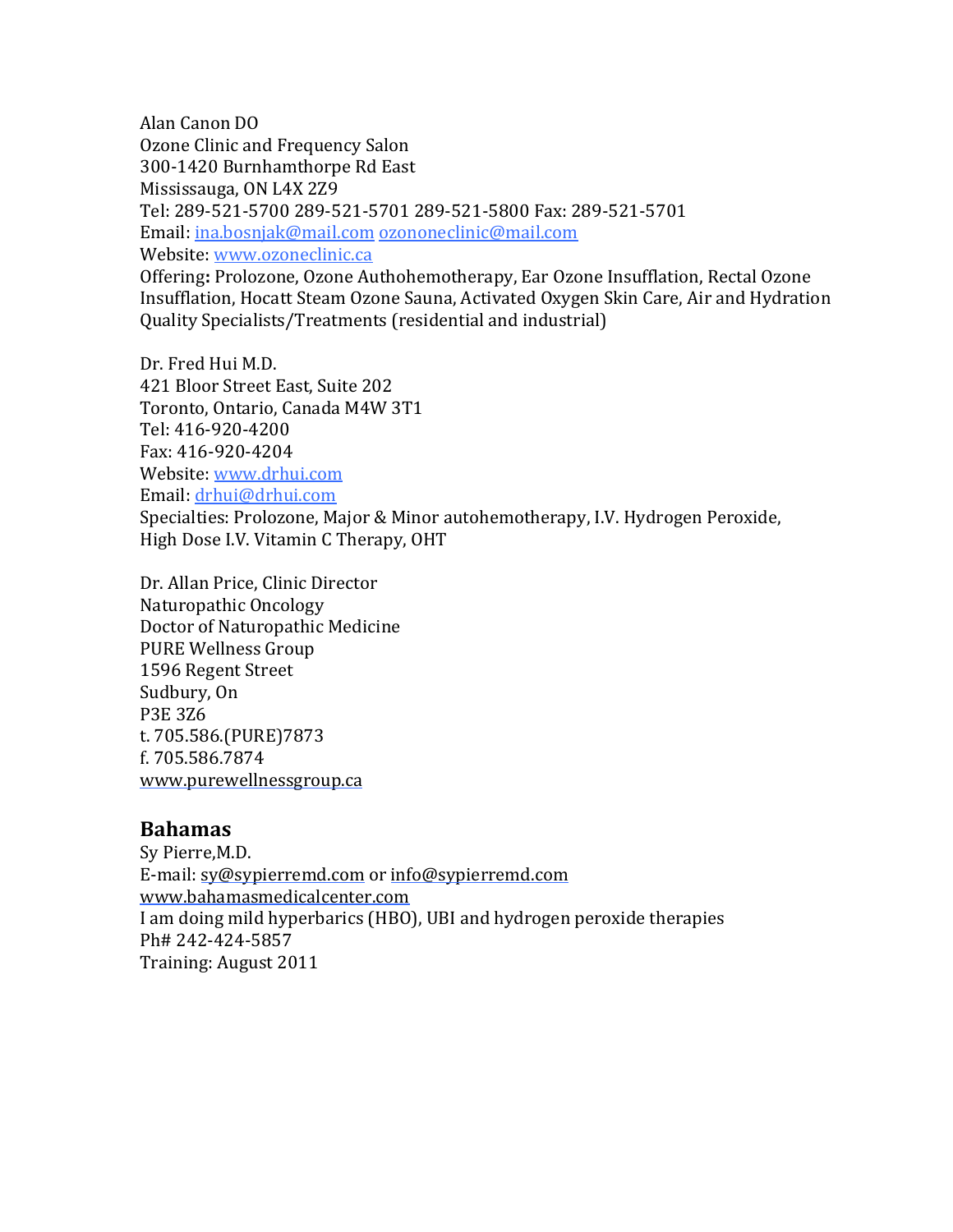## **Indonesia**

Dr Indra Politan, SpPD, Internist from Indonesia **OMNI Hospital** Alam Sutera Boulevard Kav 25 Alam Sutera Serpong Tangerang Banten-15325 Indonesia Phone: Mobile: +62811959775 +622170260025 All ozone autohemotherapy, Vaginal Ozone Training: September 2012

## **Japan**

Takeo Watarai M.D. Tokai Watarai Clinic ,Tokai3-2-1, Ota-ku, Tokyo, Japan Phone: +81354922711 Web: www.tokai-clinic.com www.jsom.jp

Email: silversail2008@yahoo.co.jp President, Japanese Society of Oxidative Medicine Major Autohemotherapy, Ultraviolet Blood Irradiation therapy, Hydrogen Peroxide i.v.therapy, EBOO therapy, VitaminC i.v.therapy, Hydrogen water i.v.therapy.

## **New Zealand**

Dr Daniel Quistorff, BSCogSci, BHB, MbCHB Millhouse Integrative Medical Centre 128 Millhouse Drive Howick, Auckland 2013 Specialties: Ozone, Prolo-ozone, Direct IV, Major Autohaemotherapy, Minor autohaemotherapy, Intra-articular ozone, ozone insufflation Ph: +64 9 537 4980 Website: www.millhousemedical.co.nz Email: daniel.quistorff@gmail.com Training Feb 2017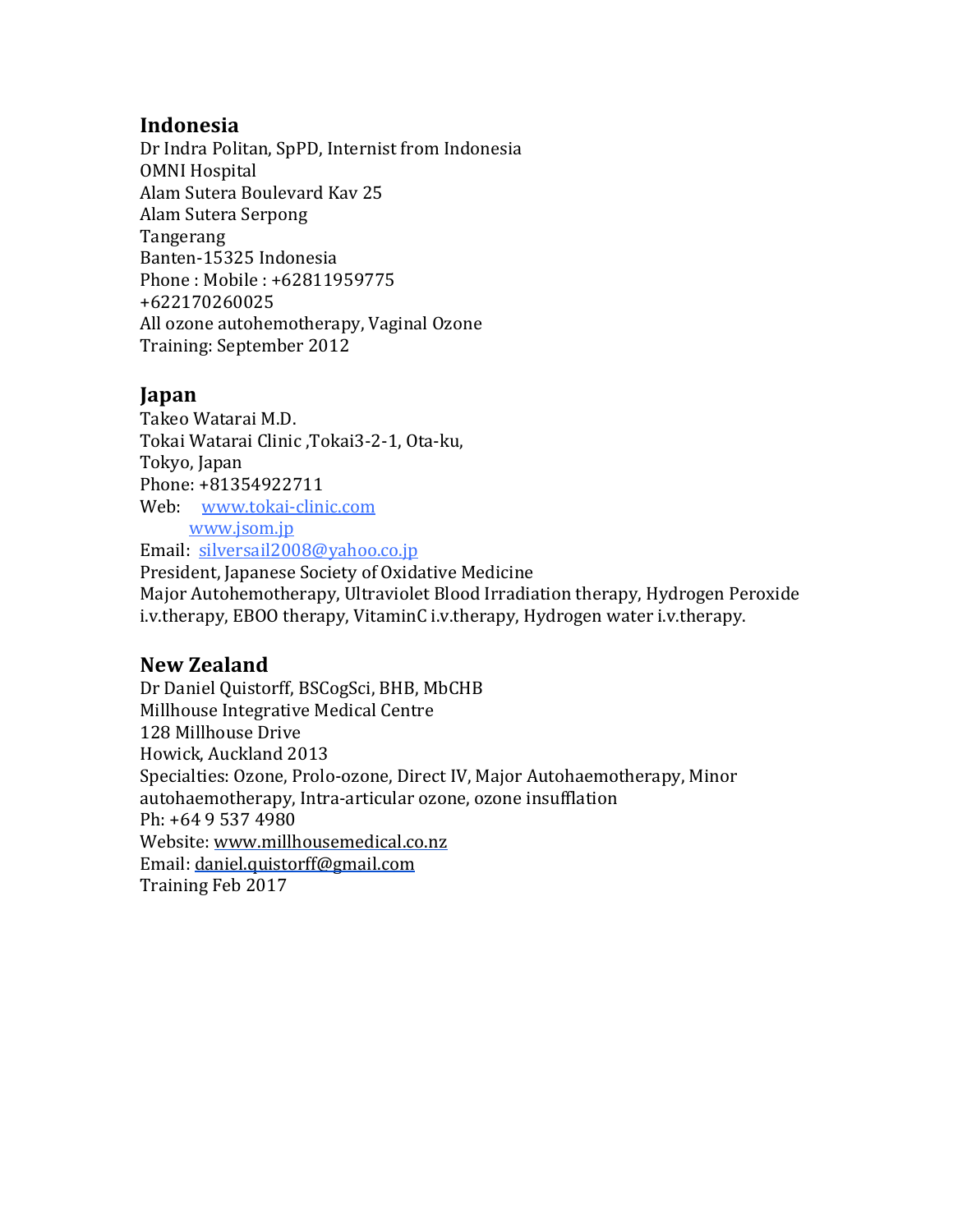## **South Africa**

Dr A. M Haffejie / Dr Naeema Kazi 101 midrand city old pretoria Rd Midrand South Africa 0113153283 www.ohi.co.za

Dr Bernhard Nagel Chiropractor – Homoeopath – Naturopath General Practice including Ozone as taught by Dr Rowen (March 2016) 4 TREVORDEA Building 16 FRANK Street **NEWTON PARK** PORT ELIZABETH 6045 SOUTH AFRICA Tel: 041 364 3621 082 788 1533 Fax: 086 513 7502 Email; bpnagel@drnagel.co.za

## **South Korea**

Wooryong Kim, MD Kim's Integrative Medicine Clinic 369-76 Sindang-dong, Seoul, Korea 100-450 www.doctor-kims.com dreamcml@hanmail.net Mobile +82 10 62893206 Fax +82 2 2256 9004 Trained Spring 2013

Dr. Yoon Seop Jeong MD Yang Saeng Clinic 3rd Fl. Hanmaeum Bld. Uncheon-Ro 76 Osan, Kyonggi-Do 447-010 South Korea Tel: 82-372-7666 Fax: 82-372-7131 Email: stevejys@hotmail.com Website: www.yshealing.com Specialty: Prolozone, high dose ozone hyperbaric ozone therapy, Major Ozone Authohemotherapy. Minor Authohemotherapy, Limb Ozone Bagging, Rectal Ozone Insufflation, UV Blood Irradiation Therapy, ozonated oils. Training Date: Jan 20&21, 2017